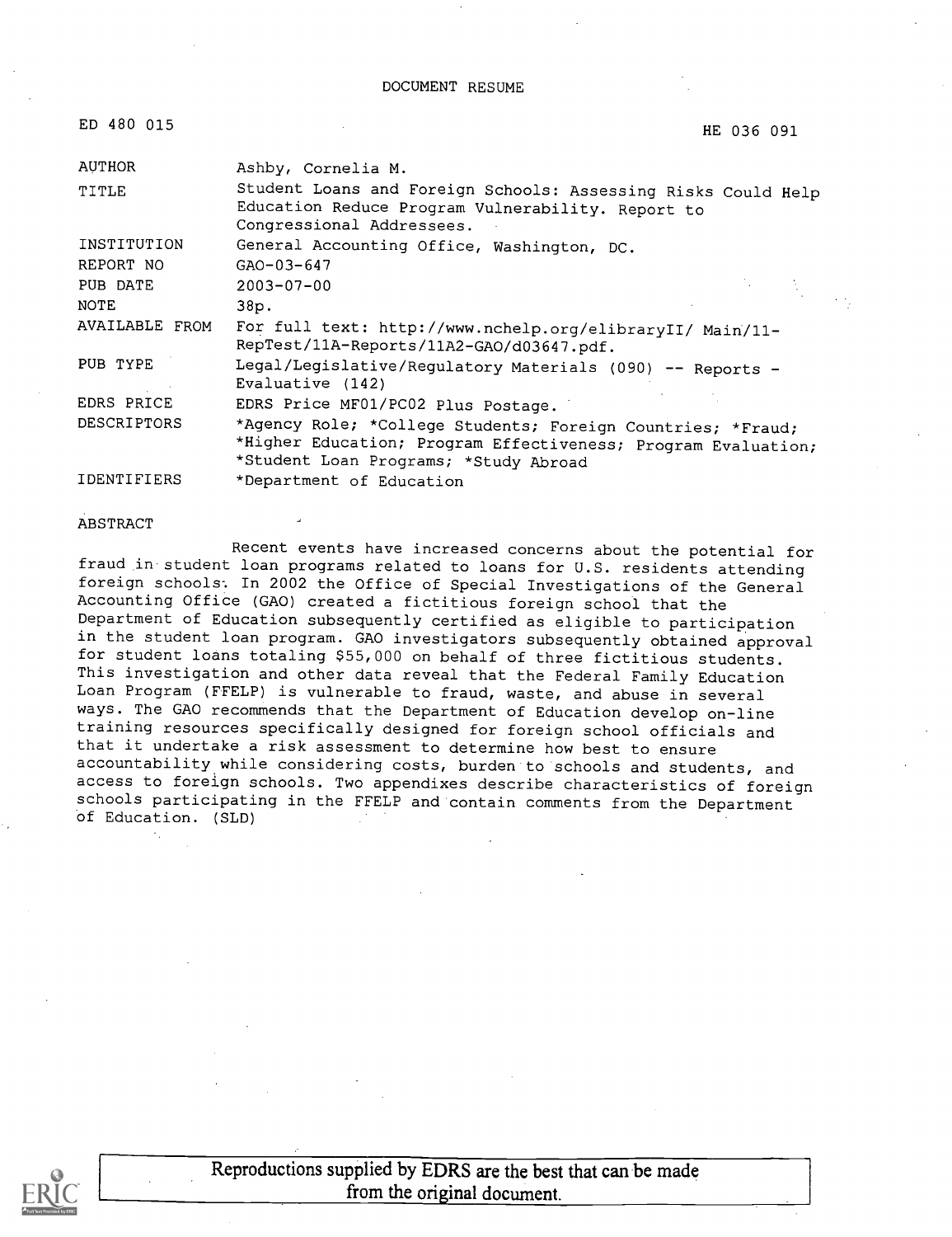

United States General Accounting Office  $H \in \mathbb{R}$  OzO

GAO Report to Congressional Addressees

KOSCOL

# July 2003 STUDENT LOANS AND FOREIGN SCHOOLS

Assessing Risks Could<br>Help Education Reduce Program Vulnerability

U.S. DEPARTMENT OF EDUCATION Office of Educational Research and Improvement EDUCATIONAL RESOURCES INFORMATION

CENTER (ERIC)<br>This document has been reproduced as<br>received from the person or organization originating it.

0 Minor changes have been made to improve reproduction quality.

Points of view or opinions stated in this document do not necessarily represent official OERI oosition or policy.

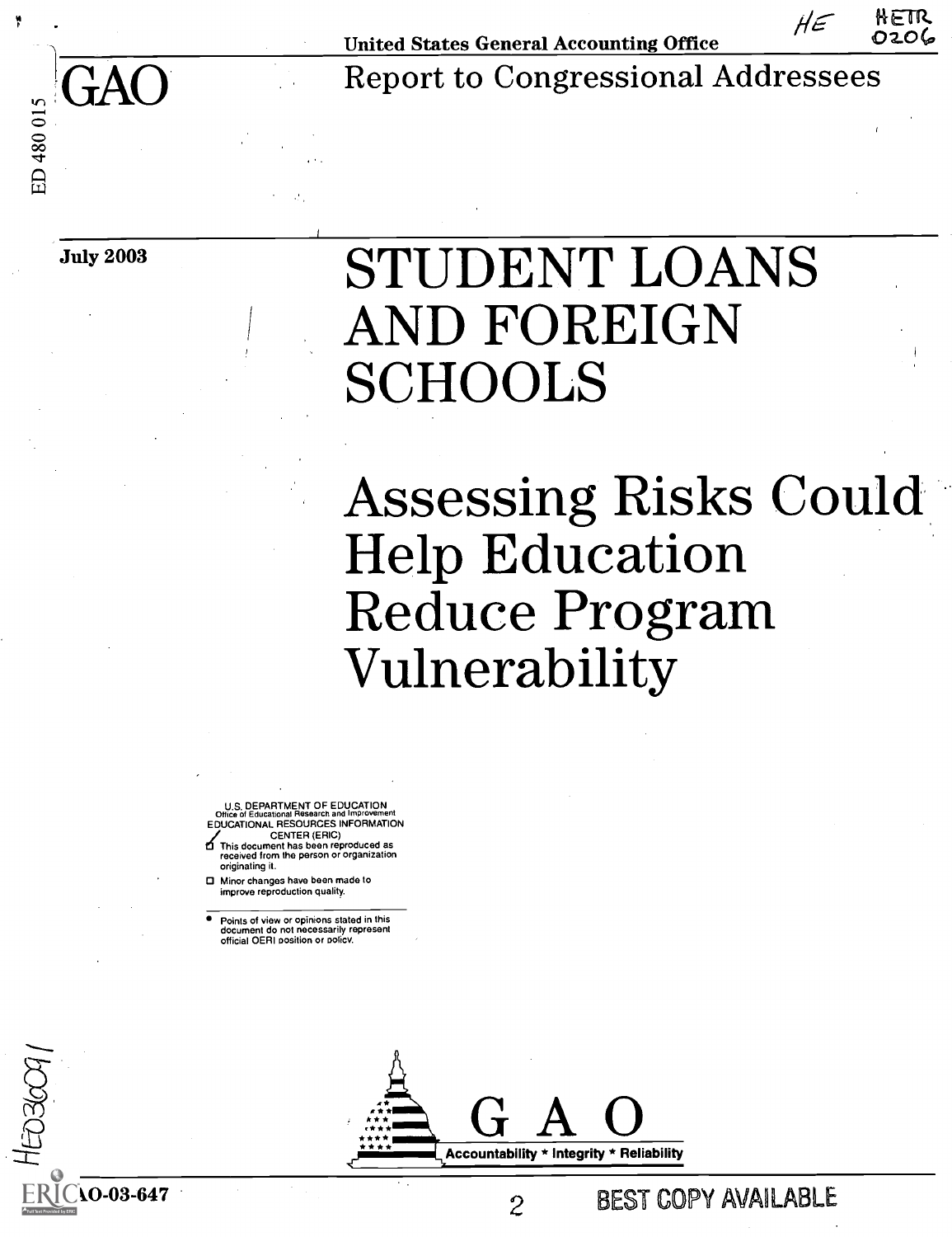

Highlights of GA0-03-647, a report to Congressional Addressees

### Why GAO Did This Study

Recent events have increased concerns about the potential for fraud in Education's student loan programs related to loans for U.S. residents attending foreign schools. In 2002, GAO's Office of Special Investigations created a fictitious foreign school that Education subsequently certified as eligible to participate in the student loan program. GAO investigators subsequently successfully obtained approval for student loans totaling \$55,000 on behalf of three fictitious students. Over the past decade, Education's Inspector General has investigated many instances of suspected student loan fraud involving individuals applying for loans for purported attendance at foreign schools. The conference report accompanying the 2001 Labor, Health and Human Services, and Education Appropriations Act mandated that GAO examine and report on fraud, waste, and abuse with respect to student loans for Americans attending foreign schools.

### **What GAO Recommends**

GAO recommends that Education

- develop on-line training resources specifically designed for foreign school officials and
- undertake a risk assessment to determine how best to ensure accountability while considering costs, burden to schools and students, and access to foreign schools. Education agreed with our recommendations.

www.gao.gov/cgi-bin/getrpt?GA0-03-647.

To view the full report, including the scope and methodology, click on the link above. or more information, contact Cornelia M. Shby at (202) 512-8403 or shbyc@gao.gov.

### A G A O STUDENT LOANS AND FOREIGN<br>Excountability-integrity-reliability SCHOOLS **SCHOOLS**

# Assessing Risks Could Help Education Reduce Program Vulnerability

### What GAO Found

Foreign schools offer unique educational opportunities for Americans and help ensure that U.S. students have a wide range of options in pursuing postsecondary education. Almost 70 percent of all U.S. residents receiving Federal Family Education Loan Program (FFELP) funds to attend foreign schools are in medical school and they account for three-quarters of the total loan volume. While some foreign schools participating in the FFELP enroll large numbers of U.S. residents, others enroll only a few, as seen in the table below, which also indicates the countries wherein FFELP loan volume is highest.

| Countries with Highest FFELP Loan Volume for Americans Attending Foreign Schools,<br>Academic Year 2000-01 |                      |                                          |              |  |
|------------------------------------------------------------------------------------------------------------|----------------------|------------------------------------------|--------------|--|
| Country                                                                                                    | Number of<br>schools | Average number of<br>students per school | Loan volume  |  |
| Dominica                                                                                                   |                      | 1776                                     | \$35,235,509 |  |
| Grenada                                                                                                    |                      | 1528                                     | \$30,666,842 |  |
| Mexico                                                                                                     | 11                   | 138                                      | \$27,003,357 |  |
| England                                                                                                    | 182                  | 9                                        | \$25,405,722 |  |
| Dominican Republic                                                                                         | 6                    | 177                                      | \$20,653,159 |  |

Source: GAO analysis of FSA data.

We found that FFELP is vulnerable to fraud, waste, and abuse in several ways. For instance, many foreign schools do not submit required audited financial statements and program compliance audit reports, which would allow Education to monitor for and detect significant fraud or other illegal acts. For fiscal year 2001, about 57 percent of foreign schools failed to submit audited financial statements, while the vast majority of foreign schools failed to submit program compliance audit reports. Education has taken limited steps to address instances of vulnerabilities to fraud, waste, and abuse. For example, Education has issued a reference guide and conducted training for foreign school officials. However, a number of foreign school officials reported that they had not received training prior to administering FFELP funds. In addition, we found that some foreign school officials are not properly determining and documenting student eligibility for loans; as a result FFELP funds may be provided to students who should not be receiving them. We also found that the on-line training to which Education refers foreign school officials presents information in some cases that is contrary to how foreign schools are to administer FFELP. Education could take additional action to reduce the potential for fraud, waste, and abuse, but will have to address the trade-offs that arise from its actions that may affect student access and burden for various program participants. A comprehensive risk assessment is one method that Education could employ to determine how to balance an appropriate level of oversight with the desire to provide American students access to foreign educational opportunities. 3 GEST COPY AVAILABLE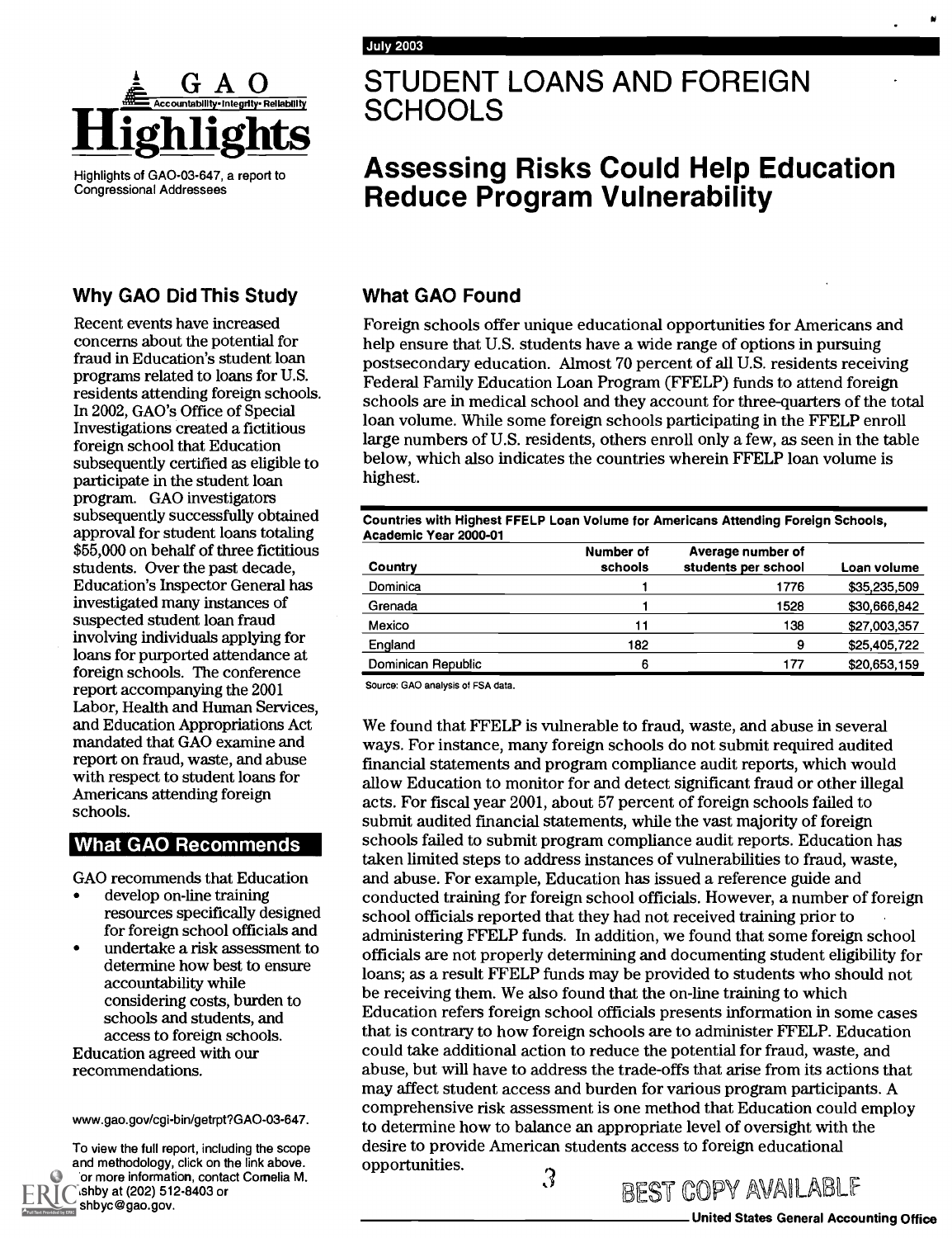# . Contents

| <b>Letter</b>      |                                                                                                                                                                                                | 1               |
|--------------------|------------------------------------------------------------------------------------------------------------------------------------------------------------------------------------------------|-----------------|
|                    | <b>Results in Brief</b>                                                                                                                                                                        | 3               |
|                    | Background                                                                                                                                                                                     | 5               |
|                    | FFELP is Vulnerable to Fraud, Waste, and Abuse in Several Ways<br>with Respect to U.S. Residents Attending Foreign Schools<br>Education Has Taken Limited Steps to Reduce the Vulnerability of | 12              |
|                    | FFELP to Fraud, Waste, and Abuse but FFELP Remains<br>Vulnerable<br>Additional Actions to Reduce Program Vulnerability Will Require                                                            | 18              |
|                    | <b>Balancing Competing Goals</b>                                                                                                                                                               | 23              |
|                    | Conclusions                                                                                                                                                                                    | $\overline{27}$ |
|                    | <b>Recommendations for Executive Action</b>                                                                                                                                                    | 28              |
|                    | <b>Agency Comments</b>                                                                                                                                                                         | 28              |
| Appendix I         | <b>Characteristics of Foreign Schools Participating in</b><br><b>FFELP, by Country</b>                                                                                                         | 30 <sub>1</sub> |
| <b>Appendix II</b> | <b>Comments from the Department of Education</b>                                                                                                                                               | 32              |
| <b>Tables</b>      |                                                                                                                                                                                                |                 |
|                    | Table 1: Education Oversight Components for Foreign Schools<br>Table 2: Status of Foreign Schools' Submission of Audited                                                                       | 10              |
|                    | Financial Statements for Fiscal Year 2001<br>Table 3: Status of Foreign Schools' Submission of Program                                                                                         | 16              |
|                    | Compliance Audit Reports for Fiscal Year 2001                                                                                                                                                  | 17              |
|                    | Table 4: Information in COACH Not Applicable to Foreign Schools                                                                                                                                | 21              |
| Figure             |                                                                                                                                                                                                |                 |
|                    | Figure 1: Countries with Schools Eligible to Participate in FFELP<br>and Top 10 Foreign Schools by Loan Volume for                                                                             |                 |

Academic Year 2000-01

8



 $\boldsymbol{q}$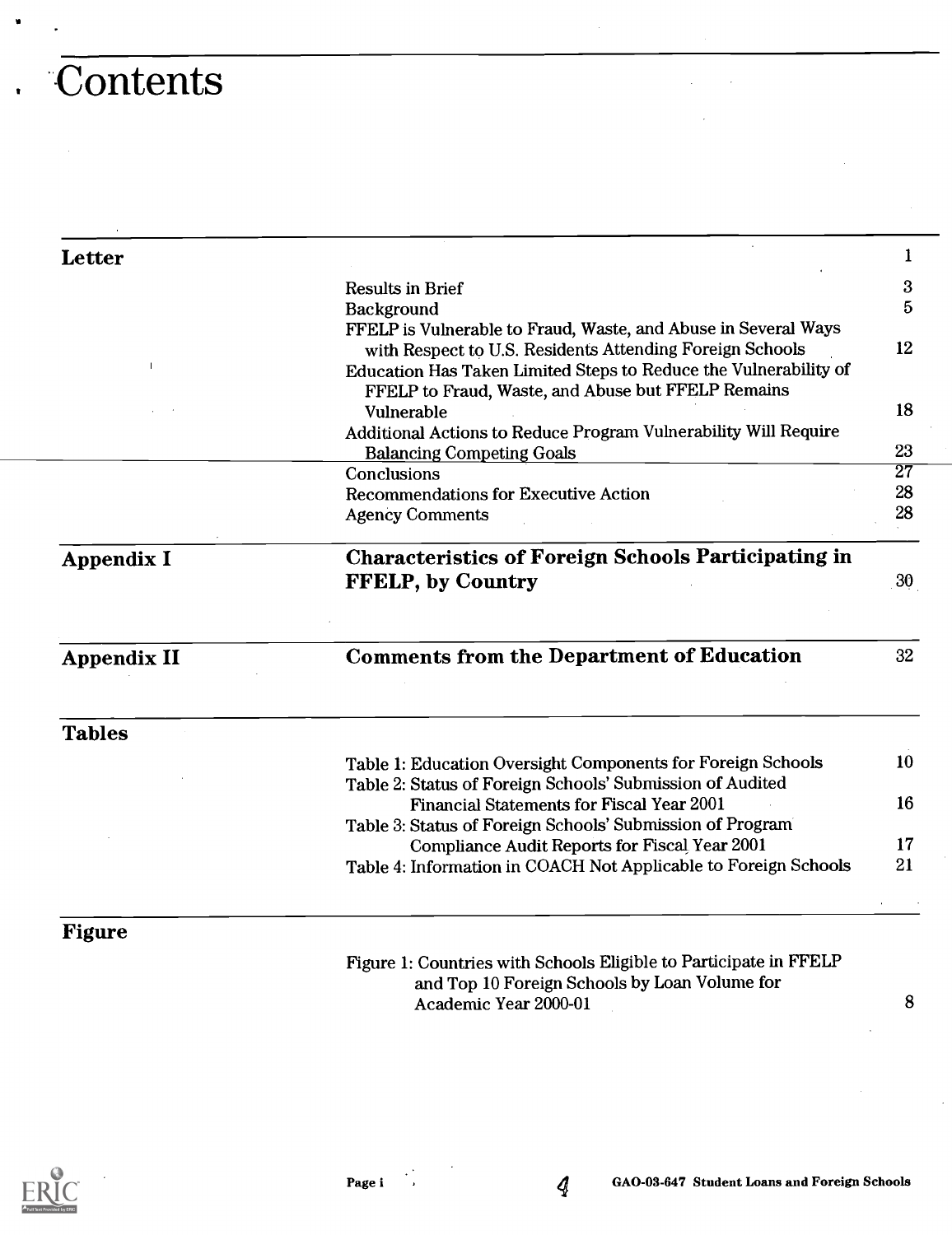| <b>CPS</b><br><b>Central Processing System</b><br>Computer-Based Orientation and How-tos<br><b>COACH</b><br><b>FAFSA</b><br>Free Application for Federal Student Aid<br><b>FFELP</b><br><b>Federal Family Education Loan Program</b><br><b>FSA</b><br>Federal Student Aid<br><b>GAAP</b><br><b>Generally Accepted Accounting Principles</b><br><b>HEA</b><br><b>Higher Education Act of 1965</b><br><b>ISIR</b><br><b>Institutional Student Information Report</b><br><b>MPN</b><br><b>Master Promissory Note</b><br><b>NSLDS</b><br>National Student Loan Database System<br><b>OIG</b><br><b>Office of Inspector General</b><br><b>PEPS</b><br><b>Postsecondary Education Participants System</b><br><b>PPA</b><br><b>Program Participation Agreement</b><br><b>SAIG</b><br><b>Student Aid Internet Gateway</b><br><b>SAR</b><br><b>Student Aid Report</b><br><b>Student Status Confirmation Report</b><br><b>SSCR</b> | <b>Abbreviations</b> |  |
|--------------------------------------------------------------------------------------------------------------------------------------------------------------------------------------------------------------------------------------------------------------------------------------------------------------------------------------------------------------------------------------------------------------------------------------------------------------------------------------------------------------------------------------------------------------------------------------------------------------------------------------------------------------------------------------------------------------------------------------------------------------------------------------------------------------------------------------------------------------------------------------------------------------------------|----------------------|--|
|                                                                                                                                                                                                                                                                                                                                                                                                                                                                                                                                                                                                                                                                                                                                                                                                                                                                                                                          |                      |  |
|                                                                                                                                                                                                                                                                                                                                                                                                                                                                                                                                                                                                                                                                                                                                                                                                                                                                                                                          |                      |  |
|                                                                                                                                                                                                                                                                                                                                                                                                                                                                                                                                                                                                                                                                                                                                                                                                                                                                                                                          |                      |  |
|                                                                                                                                                                                                                                                                                                                                                                                                                                                                                                                                                                                                                                                                                                                                                                                                                                                                                                                          |                      |  |
|                                                                                                                                                                                                                                                                                                                                                                                                                                                                                                                                                                                                                                                                                                                                                                                                                                                                                                                          |                      |  |
|                                                                                                                                                                                                                                                                                                                                                                                                                                                                                                                                                                                                                                                                                                                                                                                                                                                                                                                          |                      |  |
|                                                                                                                                                                                                                                                                                                                                                                                                                                                                                                                                                                                                                                                                                                                                                                                                                                                                                                                          |                      |  |
|                                                                                                                                                                                                                                                                                                                                                                                                                                                                                                                                                                                                                                                                                                                                                                                                                                                                                                                          |                      |  |
|                                                                                                                                                                                                                                                                                                                                                                                                                                                                                                                                                                                                                                                                                                                                                                                                                                                                                                                          |                      |  |
|                                                                                                                                                                                                                                                                                                                                                                                                                                                                                                                                                                                                                                                                                                                                                                                                                                                                                                                          |                      |  |
|                                                                                                                                                                                                                                                                                                                                                                                                                                                                                                                                                                                                                                                                                                                                                                                                                                                                                                                          |                      |  |
|                                                                                                                                                                                                                                                                                                                                                                                                                                                                                                                                                                                                                                                                                                                                                                                                                                                                                                                          |                      |  |
|                                                                                                                                                                                                                                                                                                                                                                                                                                                                                                                                                                                                                                                                                                                                                                                                                                                                                                                          |                      |  |
|                                                                                                                                                                                                                                                                                                                                                                                                                                                                                                                                                                                                                                                                                                                                                                                                                                                                                                                          |                      |  |
|                                                                                                                                                                                                                                                                                                                                                                                                                                                                                                                                                                                                                                                                                                                                                                                                                                                                                                                          |                      |  |
|                                                                                                                                                                                                                                                                                                                                                                                                                                                                                                                                                                                                                                                                                                                                                                                                                                                                                                                          |                      |  |

This is a work of the U.S. Government and is not subject to copyright protection in the United States. It may be reproduced and distributed in its entirety without further permission from GAO. It may contain copyrighted graphics, images or other materials. Permission from the copyright holder may be necessary should you wish to reproduce copyrighted materials separately from GAO's product.



5

GA0-03-647 Student Loans and Foreign Schools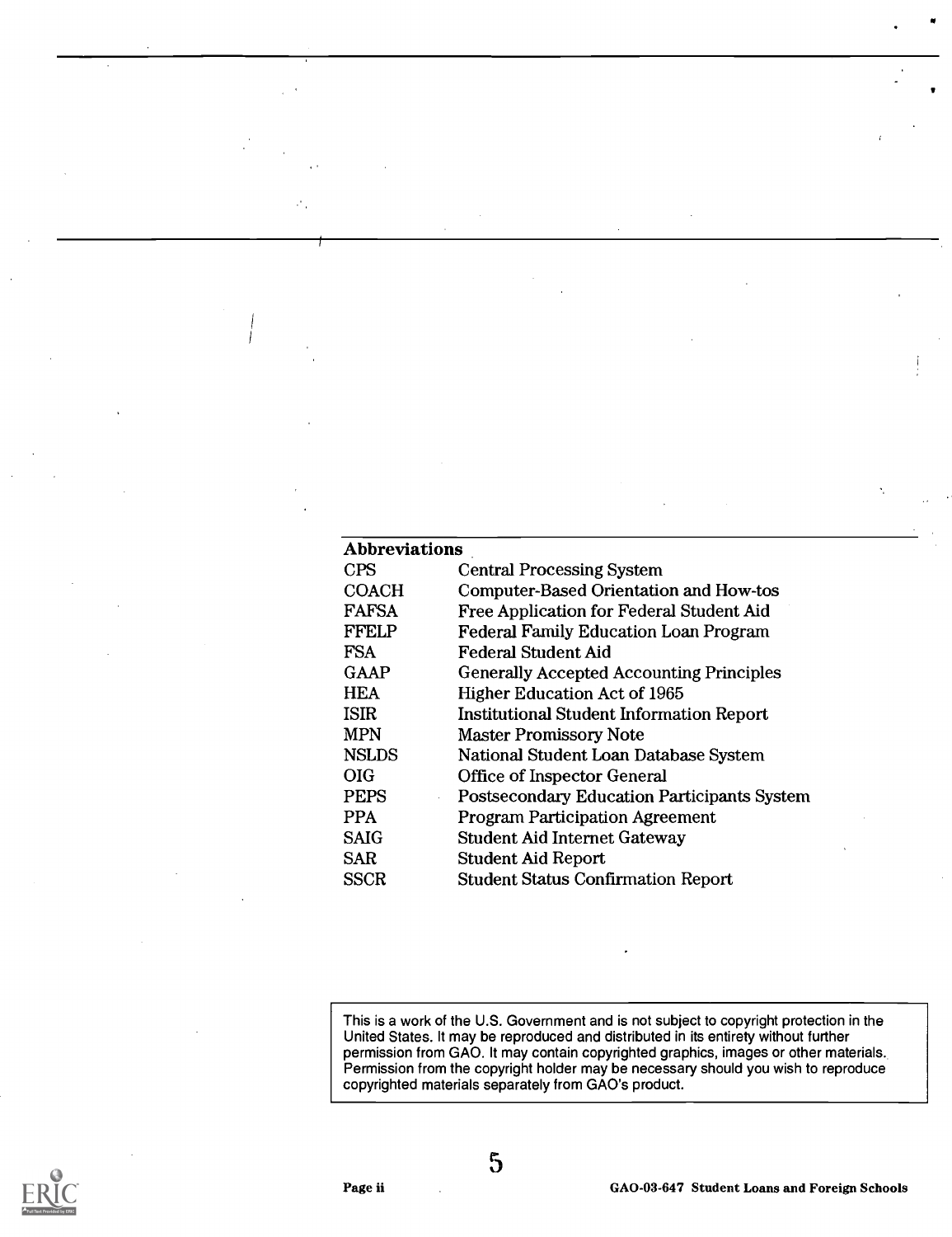

United States General Accounting Office Washington, DC 20548

July 25, 2003

Congressional Addressees

Recent events have increased concerns about the potential for fraud in the Department of Education's student loan programs, especially as it relates to U.S. citizens and permanent residents (hereafter referred to as U.S. residents) attending foreign schools.' The Federal Family Education Loan Program (FFELP), which provided about \$23 billion in loans to students in fiscal year 2000, is the only federal student financial aid program in which foreign schools participate; about \$226 million in FFELP loans were disbursed to U.S. residents attending 407 foreign schools in the 2000-01 academic year. Many of these foreign schools enroll only a small number of U.S. residents who receive FFELP funds, but a few schools enroll large numbers.

The conference report accompanying the 2001 Labor, Health and Human Services, and Education Appropriations Act directed that we examine and report on the problem of fraud, waste, and abuse related to loans for U.S. residents attending foreign schools. Accordingly, our specific objectives were to determine (1) ways in which FFELP is vulnerable to fraud, waste, and abuse with respect to loans for U.S. residents attending foreign schools; (2) what Education has done to reduce FFELP's vulnerability; and (3) additional actions that might reduce program vulnerability to fraud, waste, and abuse.

To address our objectives, we discussed the vulnerability of FFELP and actions that Education has taken or could take to address such



Page 1 GA0-03-647 Student Loans and Foreign Schools

<sup>&</sup>lt;sup>1</sup>A foreign school is a school that is located outside of the United States of America, its territories, the Commonwealth of Puerto Rico, the Freely Associated States of Micronesia, the Republic of the Marshall Islands, and the Republic of Palau. Students attending foreign schools are eligible for loans only under the Federal Family Education Loan Program. The program consists of subsidized and unsubsidized Stafford Loans, Federal PLUS loans, and Federal Consolidation loans. Subsidized Stafford Loans are provided to students who have demonstrated financial need and the federal government pays the interest costs on the loan while the student is in school. Unsubsidized Stafford Loans are provided to students regardless of financial need, but the federal government does not pay the interest costs on the loans while the student is in school. Students are therefore responsible for all interest costs. PLUS loans are loans made to parents of dependent undergraduate students; borrowers are responsible for paying all interest on the loan. Consolidation loans allow borrowers to combine one or more of their U.S. education loans into one new loan.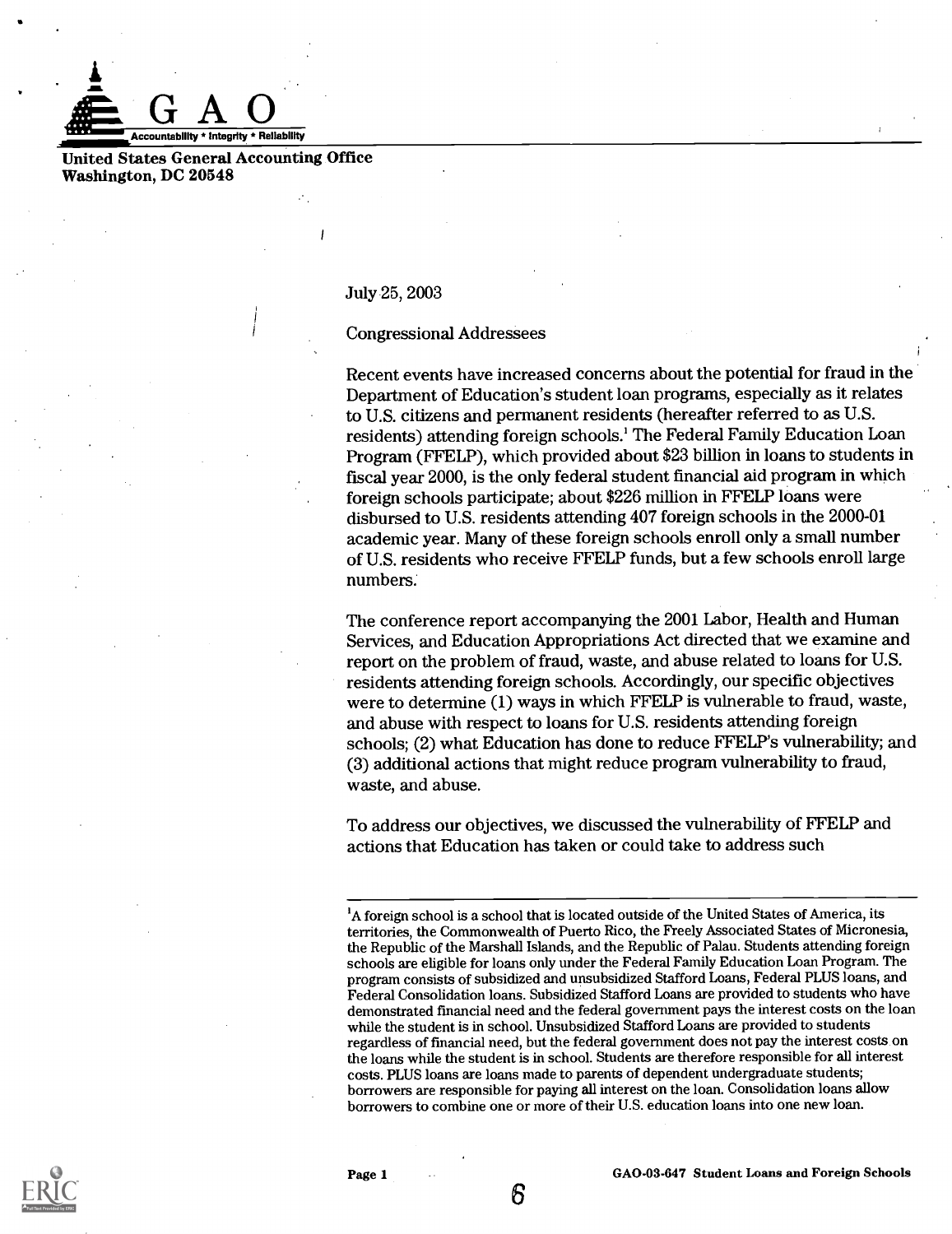vulnerability with officials from Education's Office of Federal Student Aid (FSA) and Office of Inspector General (OIG), school administrators and representatives of lenders and guaranty agencies that help to administer FFELP and guarantee payment to lenders if students fail to repay loans. We also reviewed relevant documents published by Education, such as The Student Guide, The Student Financial Aid Handbook for Foreign Schools 2001-2002, and FSA's on-line training tutorial. We also reviewed the Higher Education Act (HEA) and related Education regulations. To further address the first objective, we reviewed GAO and OIG reports on fraud investigations.' In addition, to assess selected foreign schools' ability to manage FFELP and their roles in reducing program vulnerability, we conducted site visits to the administrative offices of four schools, conducted telephone interviews with the administrators of an additional eight schools, and reviewed student files at eight schools.' We selected these schools to reflect a variety of foreign schools in terms of degree programs offered, school type (private for-profit, private nonprofit, and public), U.S. resident student enrollment, and whether they had electronic access to Education's information systems. In reviewing student files at those schools with fewer than 25 students receiving FFELP funds, we reviewed the files of all such students to determine whether school officials had ensured students' eligibility for loans. In reviewing student files at those schools with more than 25 students receiving FFELP funds, we reviewed the files for those students for whom Education informed schools, following its initial review of eligibility for student aid, that additional information was needed to determine that students qualified for loans. We also obtained information from Education's Postsecondary Education Participants System (PEPS) to determine whether schools were meeting the requirements for participation in FFELP. To further address the second and third objectives, we interviewed others involved in the FFELP process, such as school administrators and lending and guaranty agency officials, and reviewed relevant documents provided by those officials.

We conducted our work between July 2002 and May 2003 in accordance with generally accepted government auditing standards.



<sup>&</sup>lt;sup>2</sup>See U.S. General Accounting Office, Department of Education: Guaranteed Loan Program Vulnerabilities, GAO-03-268R (Washington, D.C.: Nov. 21, 2002).

 ${}^{3}$ In addition to reviewing the files at the four schools we visited, we also reviewed the files of four additional foreign schools; administrators mailed the relevant materials to us.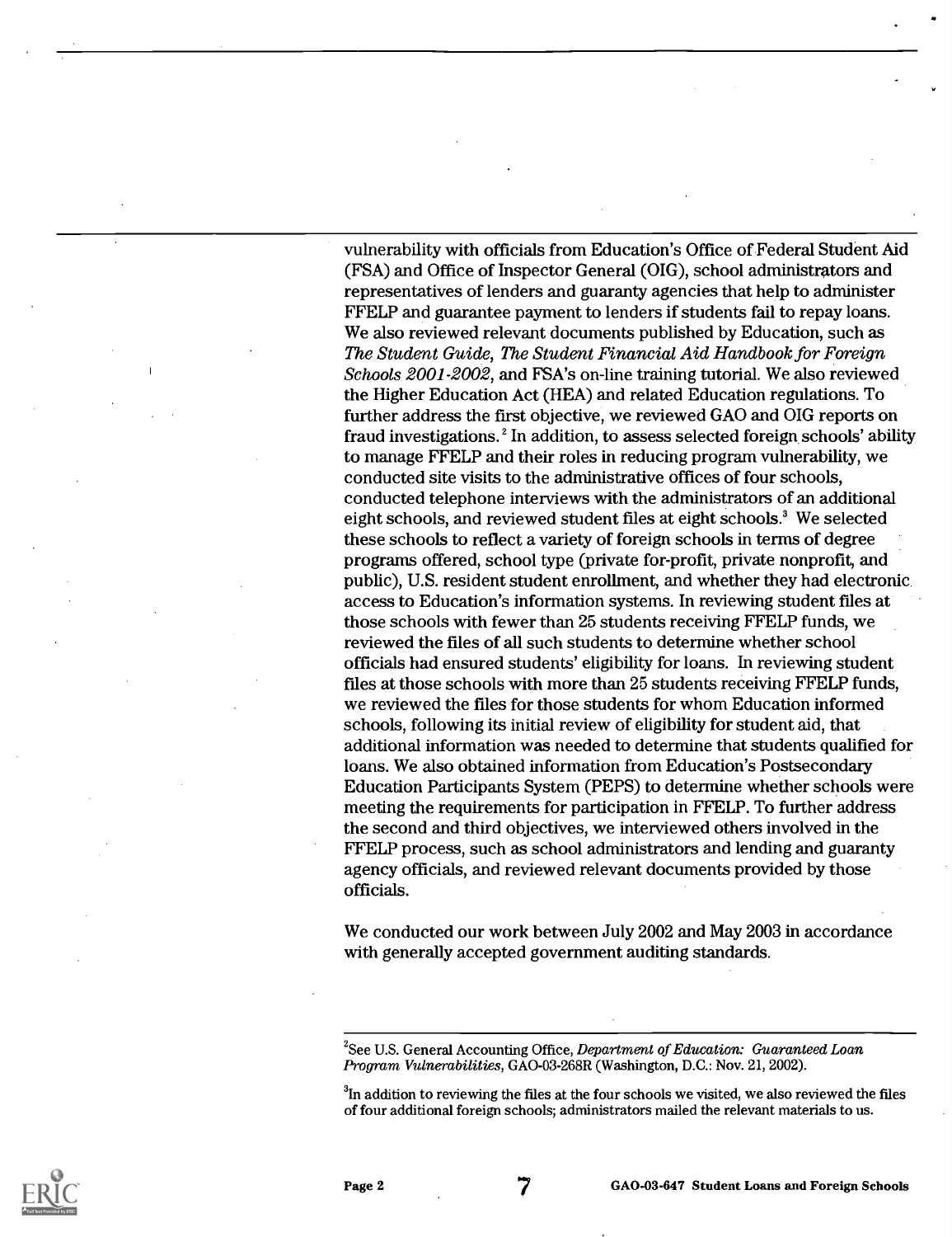Results in Brief FFELP is vulnerable to fraud, waste, and abuse with respect to loans for U.S. residents attending foreign schools in several ways. Some school officials are improperly determining and documenting student eligibility for loans and are unaware of the proper procedures for doing so. Also, because of budget constraints, Education has not conducted on-site program reviews at a foreign school since November 2000, even though itsi earlier on-site reviews of foreign schools revealed that some schools were inappropriately approving loans. In addition, certain features of the program increase the potential for fraud, waste, and abuse. Unlike students attending domestic schools, U.S. residents attending foreign schools may choose to receive loan proceeds directly from the lender rather than through their schools and may receive one lump sum for the entire academic year rather than multiple disbursements for each semester or other academic year division, thereby exacerbating the U.S. government's exposure to potential loss due to fraud, waste, and abuse. Further, many foreign schools do not submit to Education required audited financial statements and program compliance audit reports, which can provide important information that could allow Education to, among other things, identify vulnerability to fraud, waste, and abuse and detect actual instances of such activities. For fiscal year 2001, about 57 percent of foreign schools failed to submit audited financial statements, while the vast majority of foreign schools failed to submit program compliance audit reports. Finally, an investigation completed by our Office of Special Investigations revealed vulnerability in Education's process for determining the eligibility of foreign schools to participate in FFELP. Education approved a fictitious foreign school that our undercover investigators created—a step that allowed our investigators to obtain approval for FFELP loans for fictitious students.

> Education has taken limited steps-since the beginning of 2002 and throughout the course of our audit work-to reduce FFELP vulnerability to fraud, waste, and abuse but FFELP remains vulnerable. For example, in January 2002, Education issued a reference guide for foreign schools designed to explain their legal requirements as participants in FFELP and conducted training sessions for foreign schools officials to supplement the reference guide in several countries. However, interviews with officials at foreign schools suggest that some officials remain unfamiliar with program procedures, such as how to properly determine and document students' eligibility for FFELP loans. As a result, FFELP funds may be provided to students who should not be receiving them. A number of school officials also reported that they had not received training prior to administering FFELP funds. Education's on-line training tutorial for FFELP administrators, to which Education refers foreign school officials



Page 3 GAO-03-647 Student Loans and Foreign Schools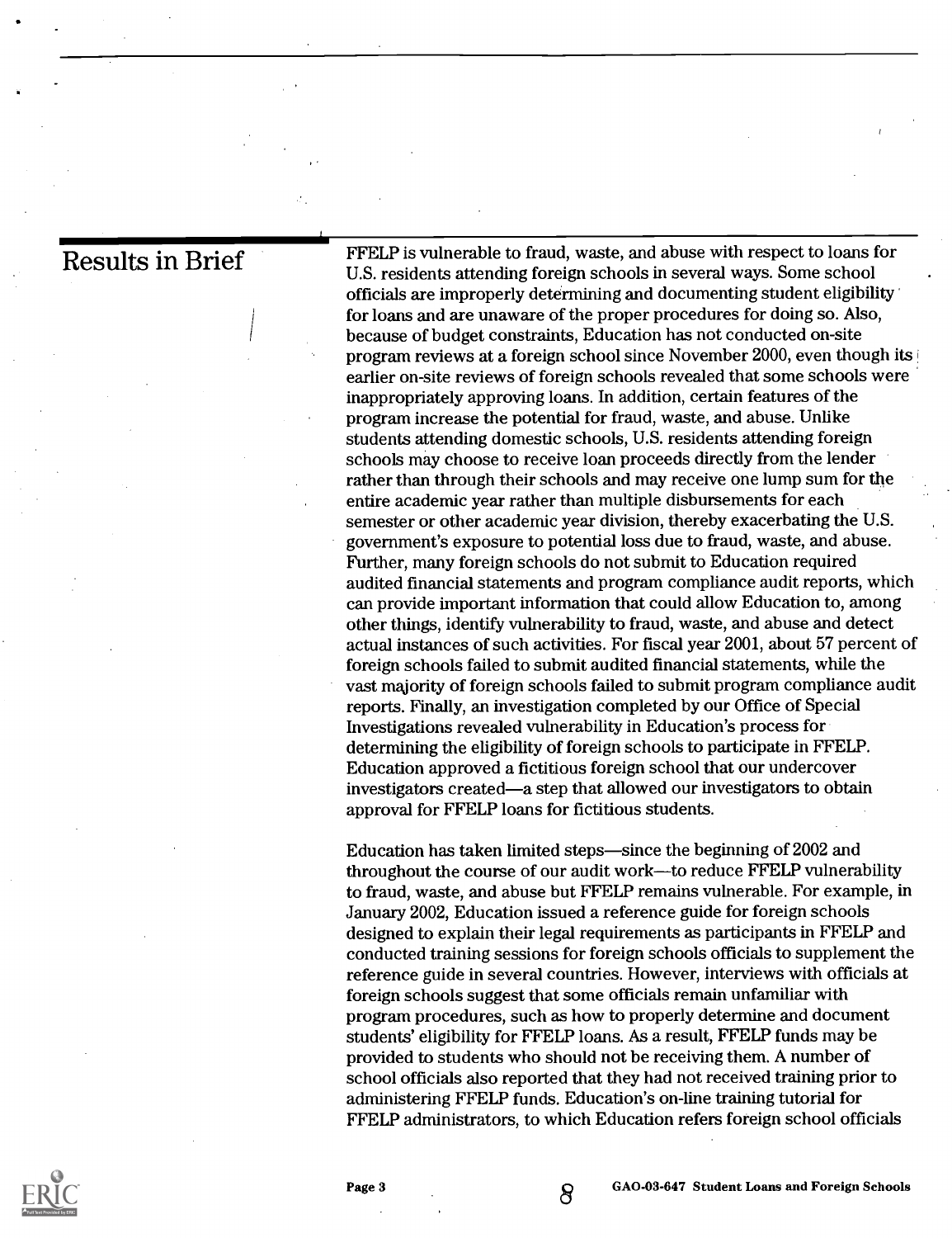for training, does not include information specific to foreign schools and even presents information that is contrary to how foreign schools are to administer FFELP. In addition, although in December 2002 Education requested that all foreign schools submit overdue audited fmancial statements and that schools that have certified \$500,000 or more in FFELP loans submit program compliance audit reports, it has not decided on the consequences for schools that do not comply with the request. Further, in response to our prior investigation during which Education granted approval to a fictitious foreign school that our undercover investigators created, Education has retrained its staff to verify school existence with in-country officials, required documentation of the verification, and performed verification of the existence of all currently participating schools. However, Education's process does not include conducting onsite visits to verify the existence of foreign schools nor has it reached a final decision on how it will verify the existence of new foreign schools. As a result, no new foreign schools have been approved for participation in FFELP since the summer of 2002, even though applications have been received from 19 schools.

Education could take additional action to reduce the vulnerability of FFELP to fraud, waste, and abuse with respect to loans for U.S. residents attending foreign schools, such as more strictly enforcing audit requirements or providing electronic access to information systems to help school officials more easily determine students' eligibility for FFELP loans. However, any steps that Education takes will likely involve tradeoffs that may affect access, accountability, and burden for various participants in FFELP. For example, Education could aggressively enforce foreign schools' audit reporting requirements for annual audited financial statements and program compliance audit reports, but doing so may lead to unintended consequences, such as foreign schools withdrawing from FFELP, potentially limiting students' access to such institutions. Several foreign school officials told us that the audit reporting requirements provide a disincentive to participate in FFELP because of the administrative and fmancial burdens associated with the requirements, especially when few U.S. residents attend their schools. Changing loan disbursement procedures may also minimize the potential for fraud, waste, and abuse of FFELP funds, but these changes might entail some burden on the part of schools and students. Some schools, in fact, are unaccustomed to handling student financial aid because such systems do not exist in their own countries for their own students. While providing foreign schools electronic access to Education's databases would assist foreign school administrators in fulfilling their responsibilities, doing so may increase information security risk. To help agencies balance how best to

9

Page 4 GA0-03-647 Student Loans and Foreign Schools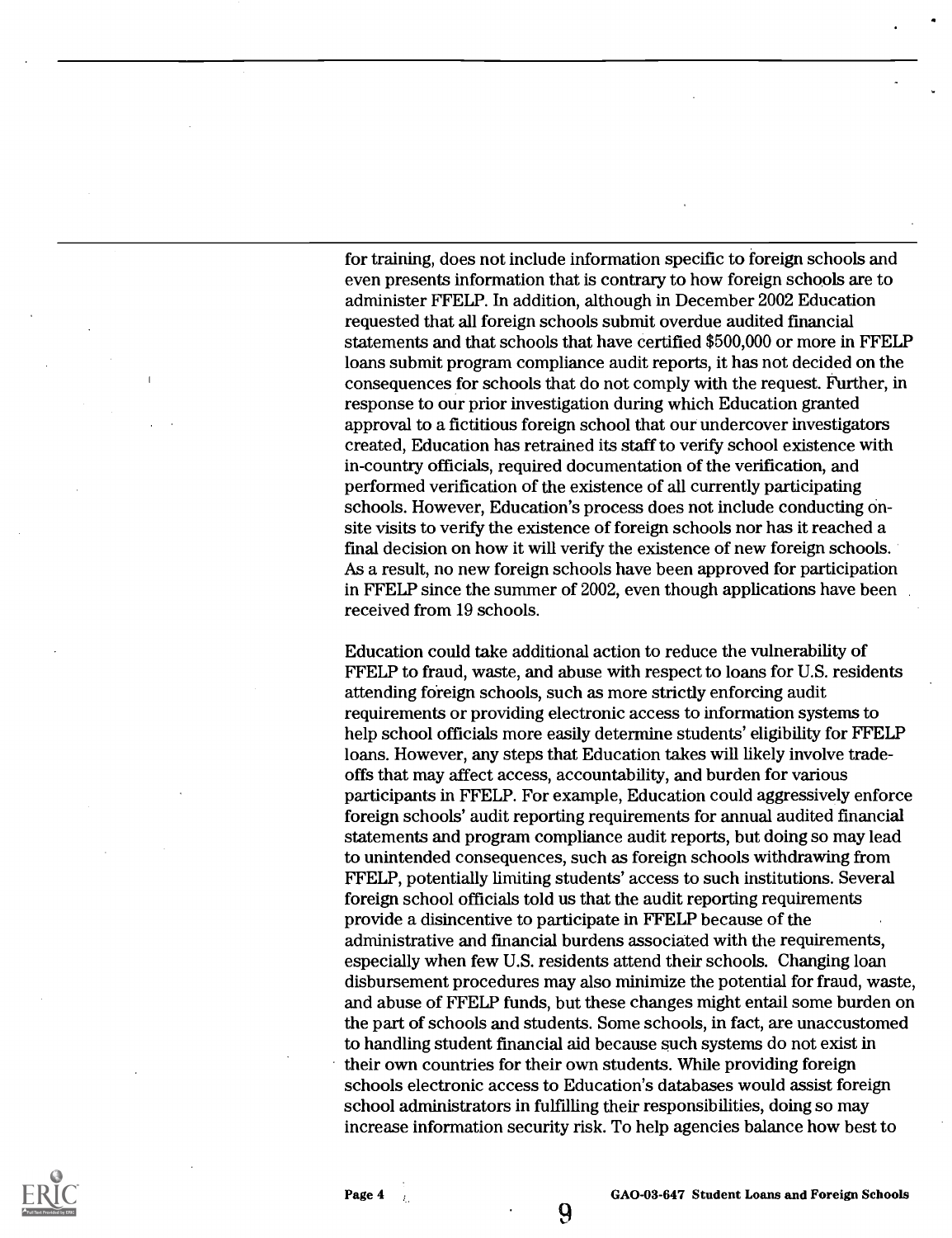achieve important program goals while safeguarding assets from fraud, waste, and abuse, we have issued standards for internal controls that provide a framework for identifying areas at greatest risk. In addition, we have issued various reports that are useful tools to assist agencies in evaluating internal controls and addressing improper payments resulting from fraud, waste, and abuse. Among other things, these reports highlight <sup>1</sup> the importance of conducting risk assessments-comprehensive reviews and analyses of program operations to determine the nature and extent of program risks-and identifying cost-effective control activities to address identified risks.

In this report, we make recommendations to the Secretary of Education to develop on-line training resources specifically designed for foreign school officials and conduct a risk assessment to determine how best to ensure program integrity while helping to provide U.S. residents with access to foreign schools.

We provided Education with a copy of our draft report for review and comment. In written comments on our draft report, Education agreed with our reported fmdings and recommendations. Education's written comments appear in appendix II. Education also provided technical clarification, which we incorporated where appropriate.

### Background

Foreign schools can offer unique educational opportunities for U.S. residents, such as improved language proficiency and knowledge of other cultures, and help ensure that U.S. residents have a wide range of options in pursuing postsecondary education. The number of loans certified for U.S. residents attending foreign schools has risen from just under 4,600 in the 1993-94 academic year to over 13,000 in the 2000-01 academic year. Over 500 schools in 44 foreign countries are currently eligible to participate. About 9,000 of these students attend foreign medical schools and account for about three-quarters of the total loan volume.' By country, the highest volume of FFELP loans—over \$35 million—are for students attending school in Dominica; its sole eligible institution is a private, forprofit medical school. England, ranked fourth in loan volume, and Canada, seventh, have the largest number of institutions eligible to participate in the FFELP-182 and 108, respectively. Those countries participating in the



<sup>4</sup>From fiscal years 1999-2002, 51 percent of loans to students attending foreign schools were subsidized Stafford Loans, 47 percent were unsubsidized Stafford Loans, and less than 2 percent were PLUS loans.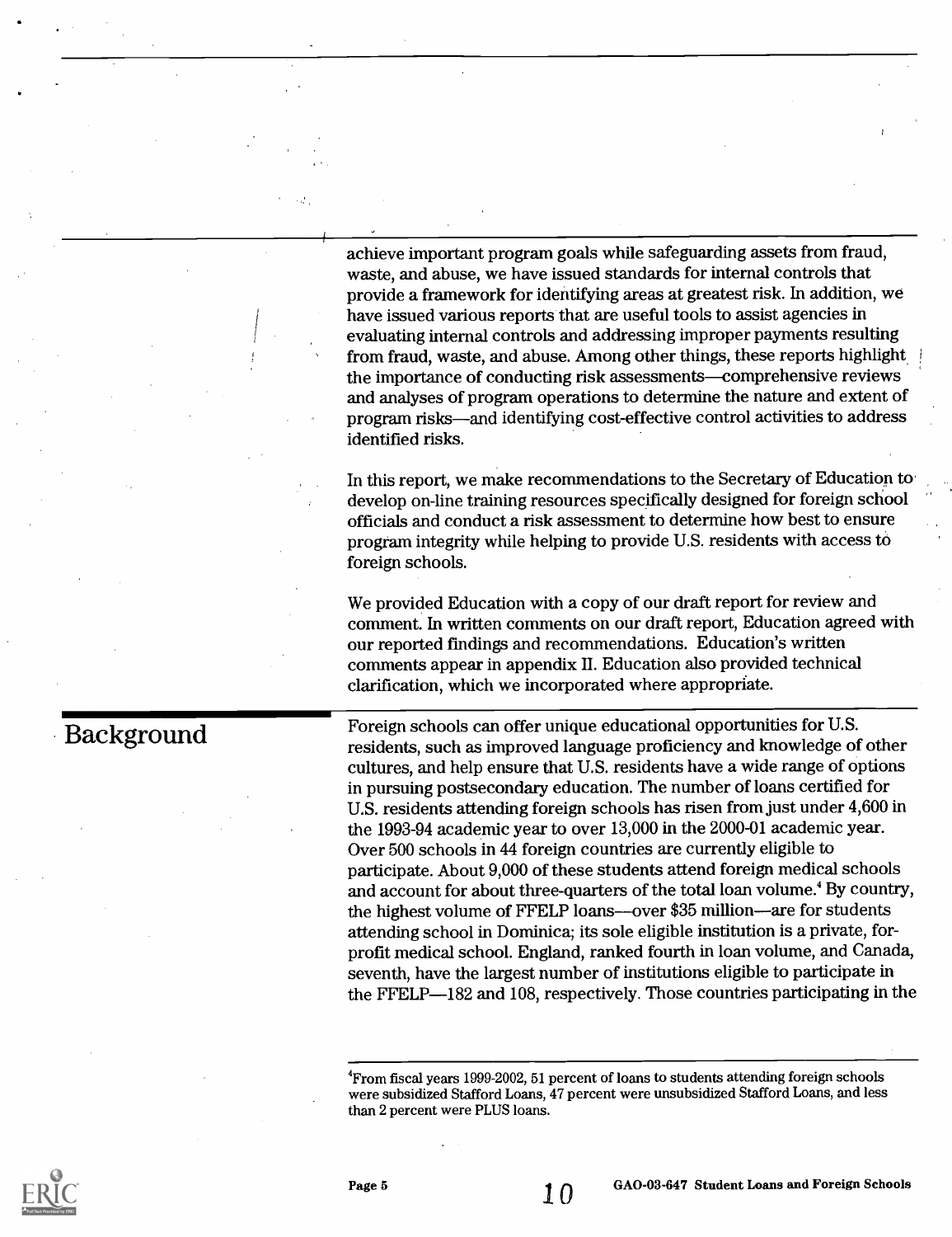FFELP and the top 10 foreign schools in loan volume for the 2000-01 academic year are indicated in figure 1. While a few foreign schools enroll large numbers of U.S. residents who receive FFELP funds, the majority of foreign schools enroll only a small number. For example, Queen's College at the University of Oxford had just 3 students receiving FFELP funds in 2001. For more information on the ranges for numbers of U.S. residents receiving FFELP funds for attendance at schools in different countries, see appendix I.

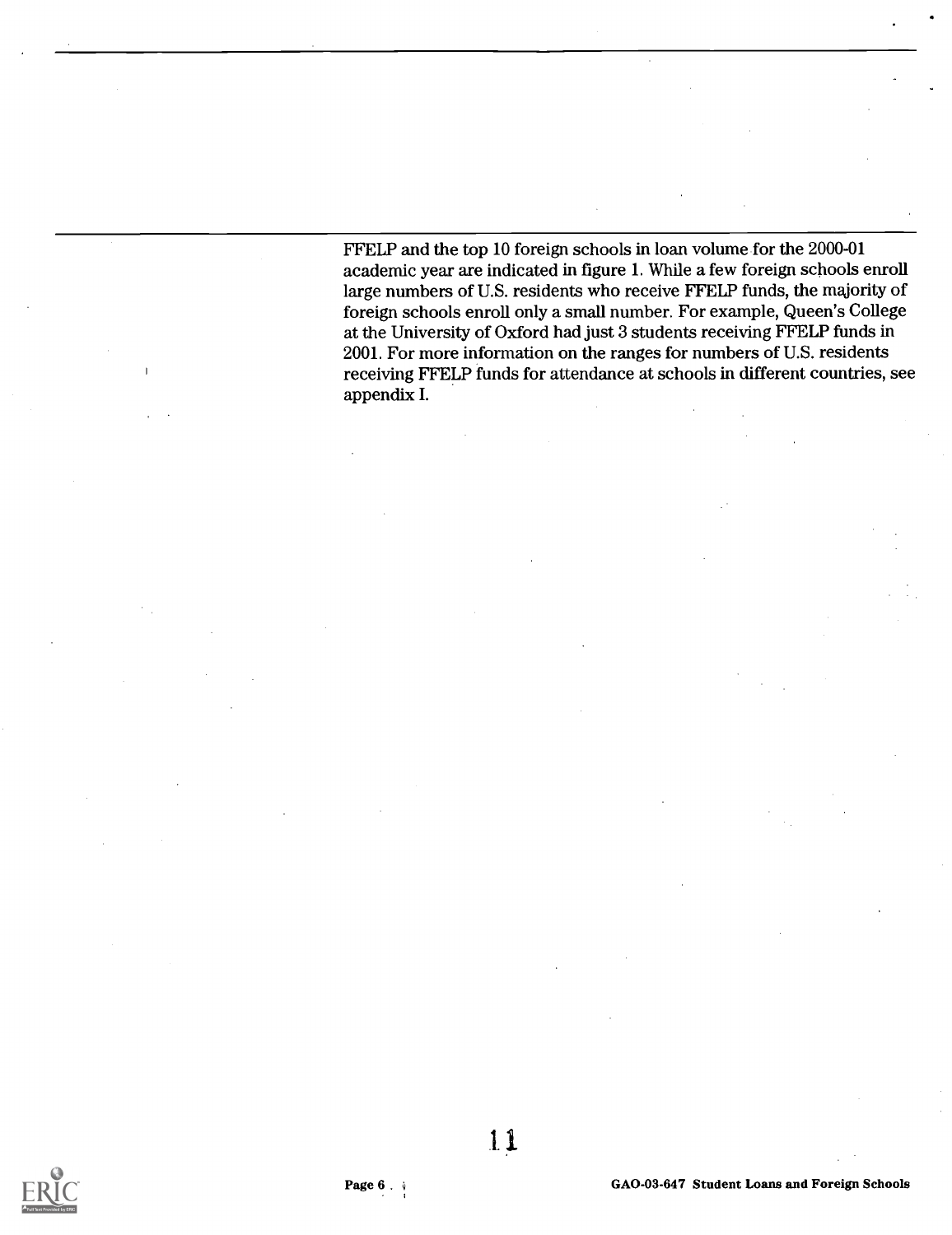



Source: GAO analysis of FSA data.

### BEST COPY AVAILABLE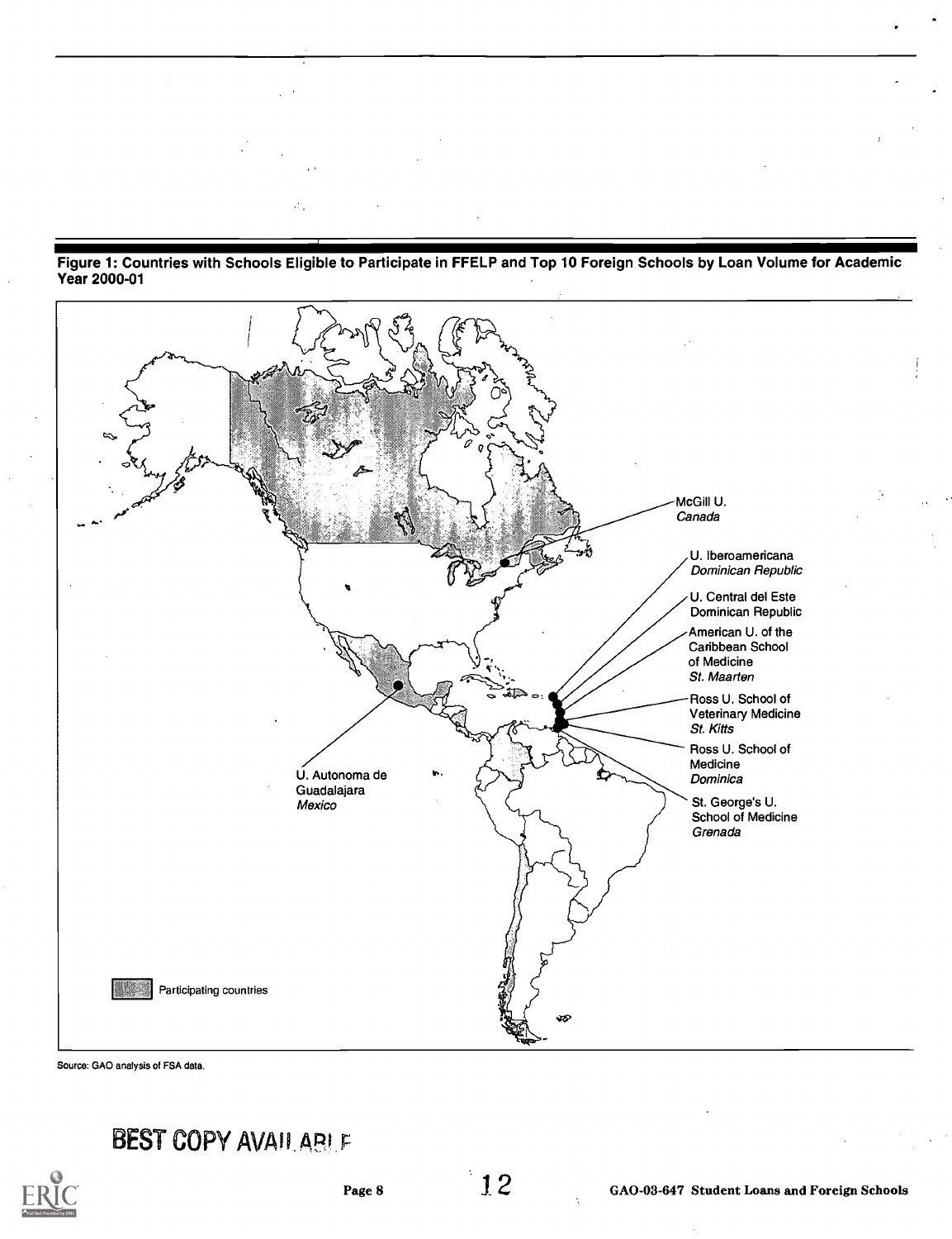

In order to participate in FFELP, foreign schools must submit a variety of documents, such as an application and a copy of the most recent course



1 3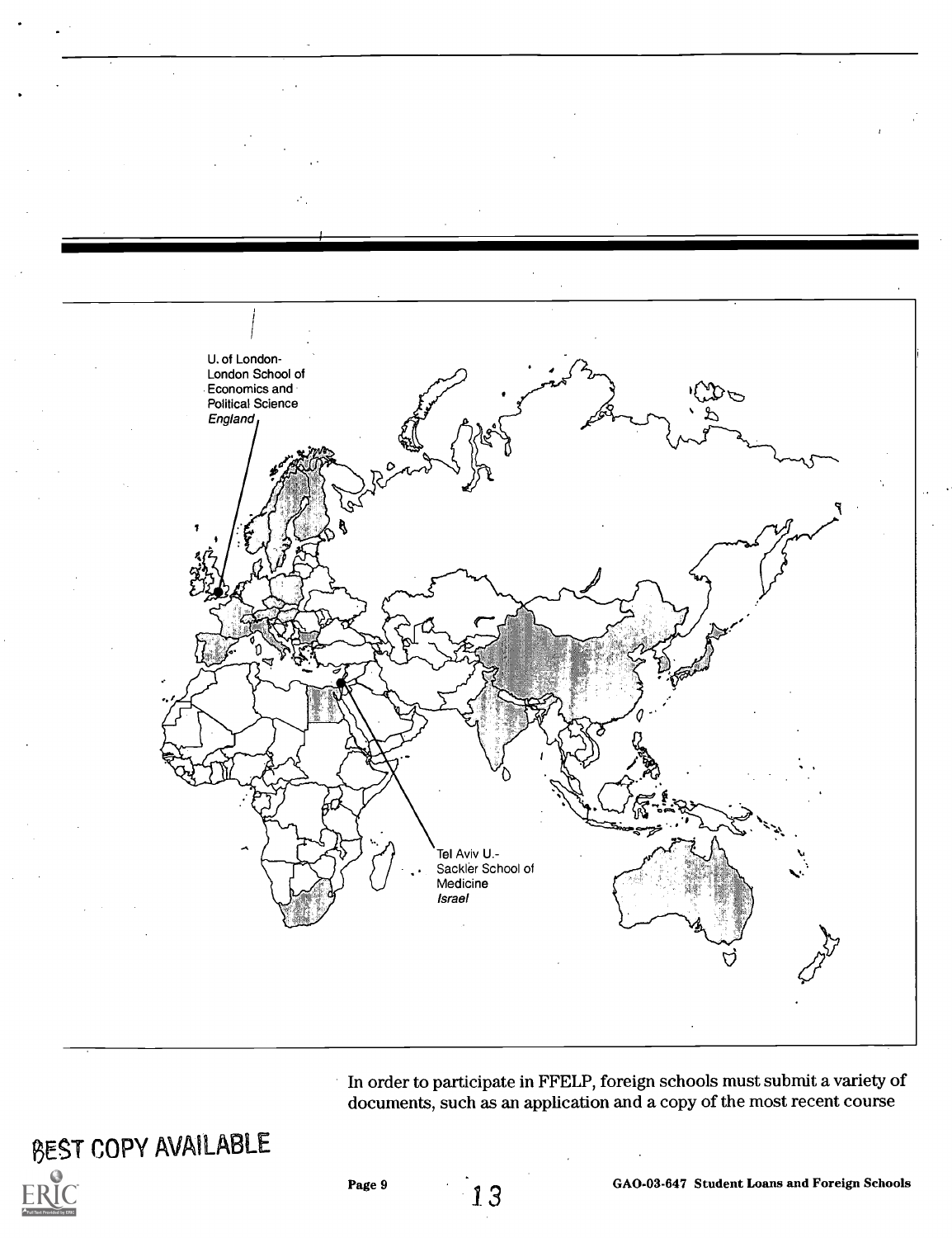catalog. Once Education initially certifies the school for participation, the school enters into a Program Participation Agreement (PPA) with Education that requires it to comply with the laws, regulations, and policies governing FFELP. PPAs vary, but some may be valid for up to 6 years. To maintain its ability to participate, the foreign school must demonstrate that it is administratively capable of providing the education promised and of properly managing the program, and that it is financially responsible. Schools must submit program compliance audits and audited fmancial statement reports to Education on an annual basis. Program compliance audit reports are intended to demonstrate schools' ability to administer FFELP in compliance with HEA and related Education regulations, while audited fmancial statements serve as evidence of schools' financial responsibility. Schools must submit recertification materials to Education for continued participation in FFELP before the expiration of their current PPA.

Education evaluates the application and accompanying documentation to determine whether a school is eligible to participate. Education's Foreign Schools Team, consisting of eight staff members and one director, is responsible for assisting and overseeing foreign schools. Some of the ways in which the team oversees foreign schools, which are similar to the way Education oversees domestic schools, are presented in table 1. Education also has responsibility for maintaining information systems involved in the loan process, which is discussed more fully below.

| Oversight component                                  | <b>Purpose</b>                                                                                                                                                                                                                          |
|------------------------------------------------------|-----------------------------------------------------------------------------------------------------------------------------------------------------------------------------------------------------------------------------------------|
| Audited financial statements                         | Provides Education with information to evaluate a school's<br>financial condition.                                                                                                                                                      |
| Program compliance audit<br>reports                  | Provides information about schools' compliance with HEA<br>and related Education regulations.                                                                                                                                           |
| On-site program reviews                              | Assesses schools' ability to administer FFELP.                                                                                                                                                                                          |
| Initial certification and<br>recertification process | After Education certifies a school as eligible to participate<br>in FFELP, the school and Education enter into a program<br>participation agreement that requires a school to adhere<br>to all applicable laws and program regulations. |

Table 1: Education Oversight Components for Foreign Schools

Source: Education.

While Education and the foreign schools each have specific responsibilities, other parties are involved in the student loan process, including students, lenders, and guaranty agencies. Students are responsible for filing certain loan application materials, while lenders



Page 10 1.4 GAO-03-647 Student Loans and Foreign Schools

科格里斯人从抗议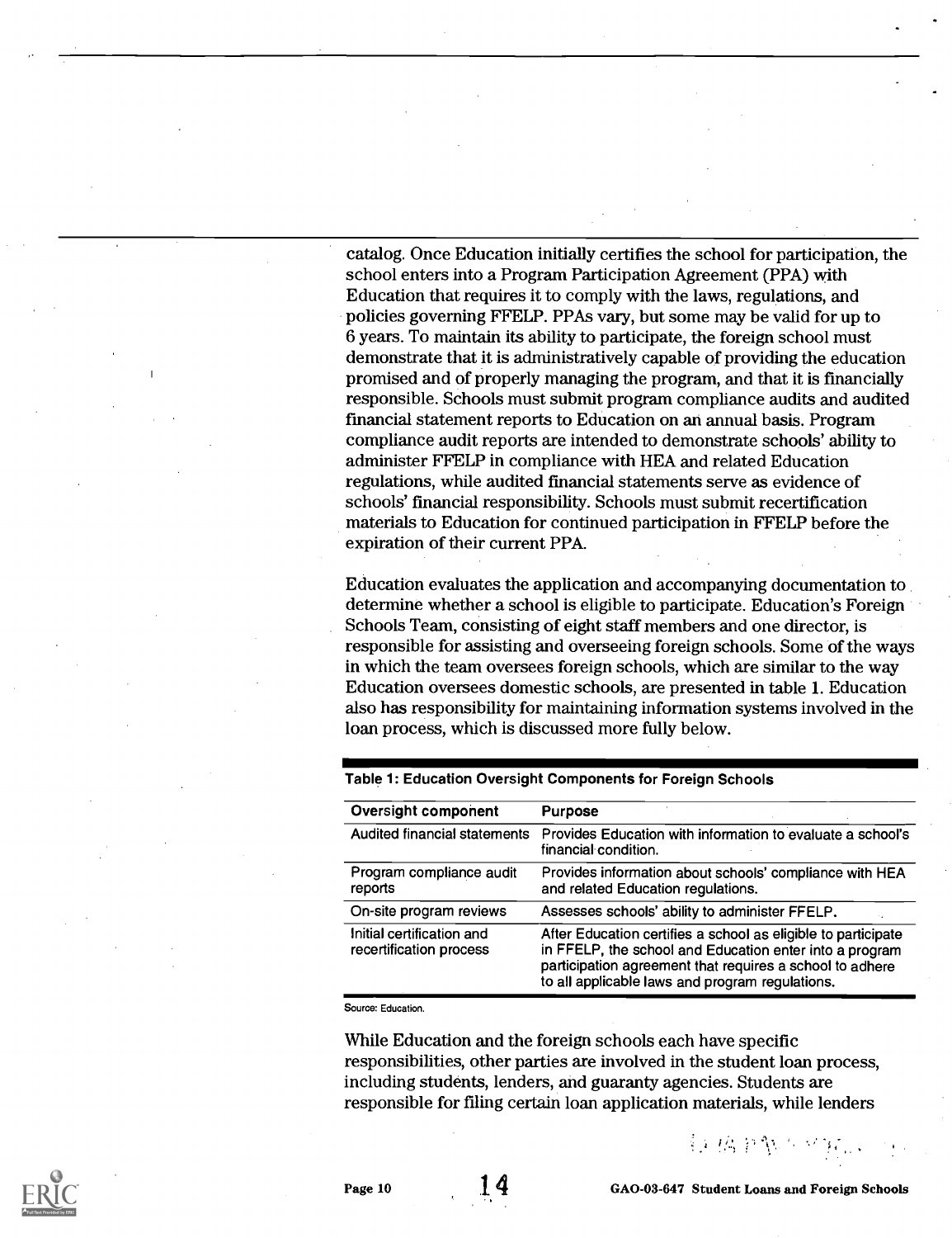make loans, and guaranty agencies repay lenders the loan funds if the borrower defaults.

Regardless of whether a student plans to attend a foreign or domestic school, a student applying for a FFELP loan is required to first submit a Free Application for Federal Student Aid (FAFSA). The student must also sign the Master Promissory Note (MPN), which outlines the students' responsibilities for repaying the loan. The information provided by the student on the FAFSA is checked by Education against various information systems, including Social Security Administration databases and the National Student Loan Database System (NSLDS), to test the accuracy of information and to assess the student's loan history.

The administrators of the school the student plans to attend must certify the student's eligibility for loans and the loan amount based on the output from the FAFSA.<sup>5</sup> This output will indicate whether there are any issues with the student's eligibility based on the information provided by the student and the edit checks against the various databases. For example, the output would indicate if the check against SSA's databases revealed that the social security number provided did not match the name provided by the student, or if the check against Education's NSLDS revealed that the student was in default on previous loans. In addition, the output includes the Expected Family Contribution, which is the amount the student and his family are expected to contribute to educational expenses. The administrators determine the student's fmancial need based on this information, the cost of attendance, and the amount of fmancial aid other than FFELP funds that the student is expected to receive.

Once the school has certified the student's eligibility and loan amount and the student has signed the MPN, the lender can disburse the loan. Although lenders disburse loans for students attending domestic schools to the school, a chief difference for students attending foreign schools is that lenders may disburse loans either directly to students or to the foreign school the student is attending. The guaranty agency then sends to the student's school a student status confirmation report (SSCR), which lists all students for whom loans were guaranteed for attendance at the school.



GA0-03-647 Student Loans and Foreign Schools

<sup>&</sup>lt;sup>5</sup>Alternatively, according to Education, it allows guaranty agencies to perform this function on behalf of foreign school administrators; Education notes that, in particular, the guaranty agencies for Massachusetts and Nebraska engage in this practice.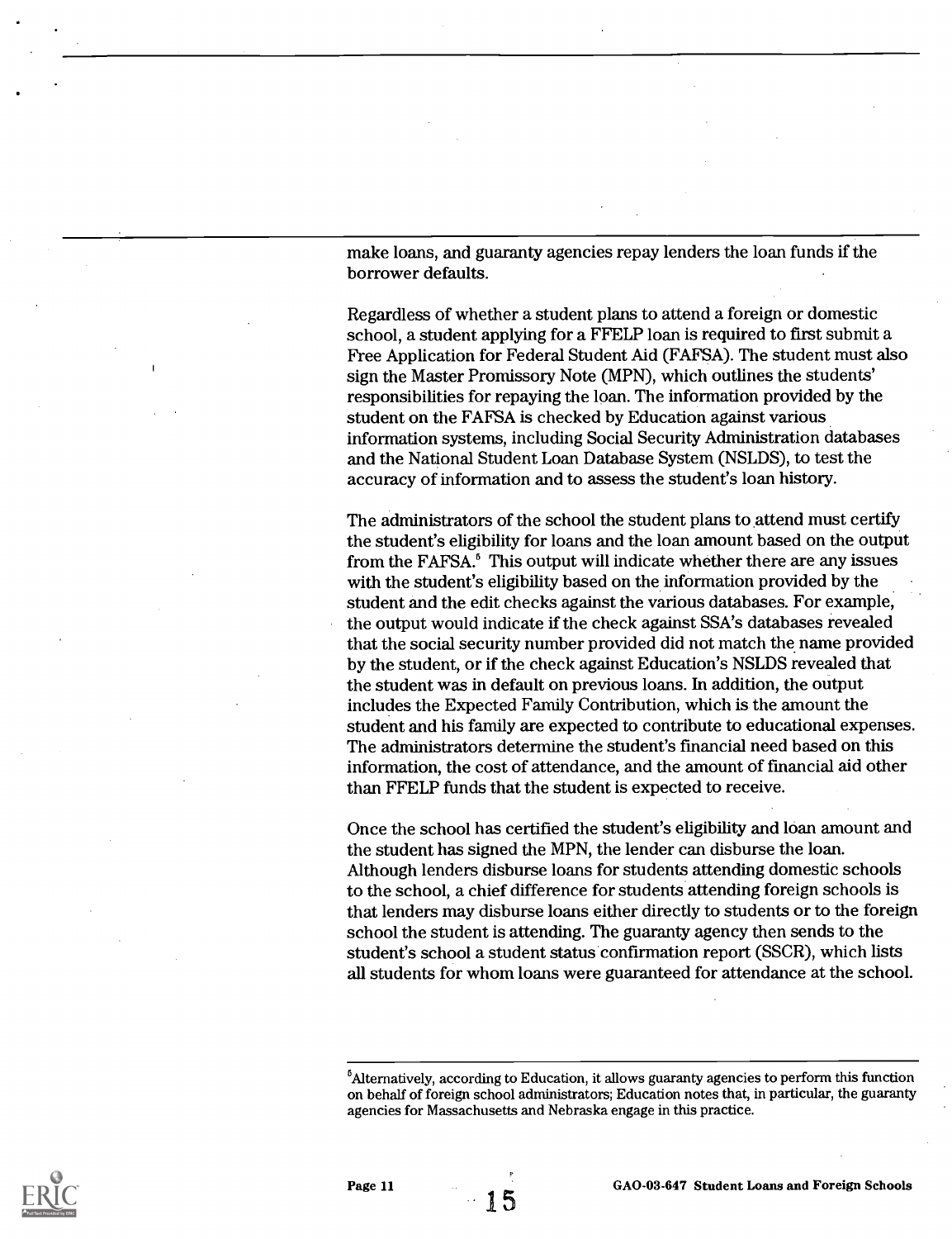|                                                                                                                                                      | School officials must indicate the enrollment status of these students and<br>return the form to the guaranty agency.                                                                                                                                                                                                                                                                                                                                                                                                                                                                                                                                                                                                                                                                                                                                                                                                                                                                                                                                                                                                                                                                                                                                                                                                                                                                                                                                                                                                     |
|------------------------------------------------------------------------------------------------------------------------------------------------------|---------------------------------------------------------------------------------------------------------------------------------------------------------------------------------------------------------------------------------------------------------------------------------------------------------------------------------------------------------------------------------------------------------------------------------------------------------------------------------------------------------------------------------------------------------------------------------------------------------------------------------------------------------------------------------------------------------------------------------------------------------------------------------------------------------------------------------------------------------------------------------------------------------------------------------------------------------------------------------------------------------------------------------------------------------------------------------------------------------------------------------------------------------------------------------------------------------------------------------------------------------------------------------------------------------------------------------------------------------------------------------------------------------------------------------------------------------------------------------------------------------------------------|
| <b>FFELP</b> is Vulnerable<br>to Fraud, Waste, and<br>Abuse in Several Ways<br>with Respect to U.S.<br><b>Residents Attending</b><br>Foreign Schools | FFELP is vulnerable to fraud, waste, and abuse in several ways. Some<br>school officials who do not have electronic access to Education's<br>information systems are improperly documenting and determining student<br>eligibility for loans and are unaware of the proper procedures to do so,<br>which could result in ineligible students receiving federal funds. In<br>addition, Education has not conducted any on-site reviews to assess<br>schools' ability to administer FFELP since November 2000. Moreover,<br>exposure to fraud, waste, and abuse is increased because students<br>attending foreign schools, unlike students attending domestic schools, can<br>choose to receive loans directly and in one lump sum for the entire<br>academic year. Further, foreign schools do not submit required audited<br>financial statements and program compliance audit reports, which<br>compromises Education's ability to monitor for and detect significant<br>fraud or other illegal acts. Also, an investigation by our Office of Special<br>Investigations revealed vulnerability in Education's process for<br>determining the eligibility of foreign schools to participate in FFELP.                                                                                                                                                                                                                                                                                                                    |
| Some Foreign School<br><b>Officials Are Not Properly</b><br>Determining and<br><b>Documenting Student</b><br><b>Eligibility for Loans</b>            | Interviews with foreign school officials and our review of school files<br>revealed that some officials are not properly determining and documenting<br>students' eligibility for FFELP loans. As a result, FFELP funds may be<br>provided to students who should not be receiving them. In particular, we<br>found that several schools were using incorrect versions of documents<br>Education generated to alert school officials to information that might<br>indicate a student is ineligible for FFELP loans. We identified this problem<br>among those schools that did not have electronic access to Education's<br>information systems that contain data needed to determine students'<br>eligibility for loans. Of the over 500 foreign schools participating in FFELP,<br>only 32 can electronically access these information systems. However,<br>these 32 schools certified about 70 percent of the total foreign school<br>FFELP loan volume for fiscal year 2001.<br>Electronic access to Education's information systems can help ensure that<br>schools use the correct information to determine whether students should<br>be receiving FFELP loans. In accessing Education's information systems,<br>schools can obtain Institutional Student Information Reports (ISIR), which<br>Education generates to help schools determine whether students are<br>eligible for loans. ISIRs contain summary information provided on<br>students' FAFSAs as well as the results of various computer matches that |

1 6



 $\mathcal{L}_\alpha$ 

Page 12 GAO-03-647 Student Loans and Foreign Schools<br>
1. The Case of the Case of the Case of the Case of the Case of the Case of the Case of the Case of the Case of the Case of the Case of the Case of the Case of the Case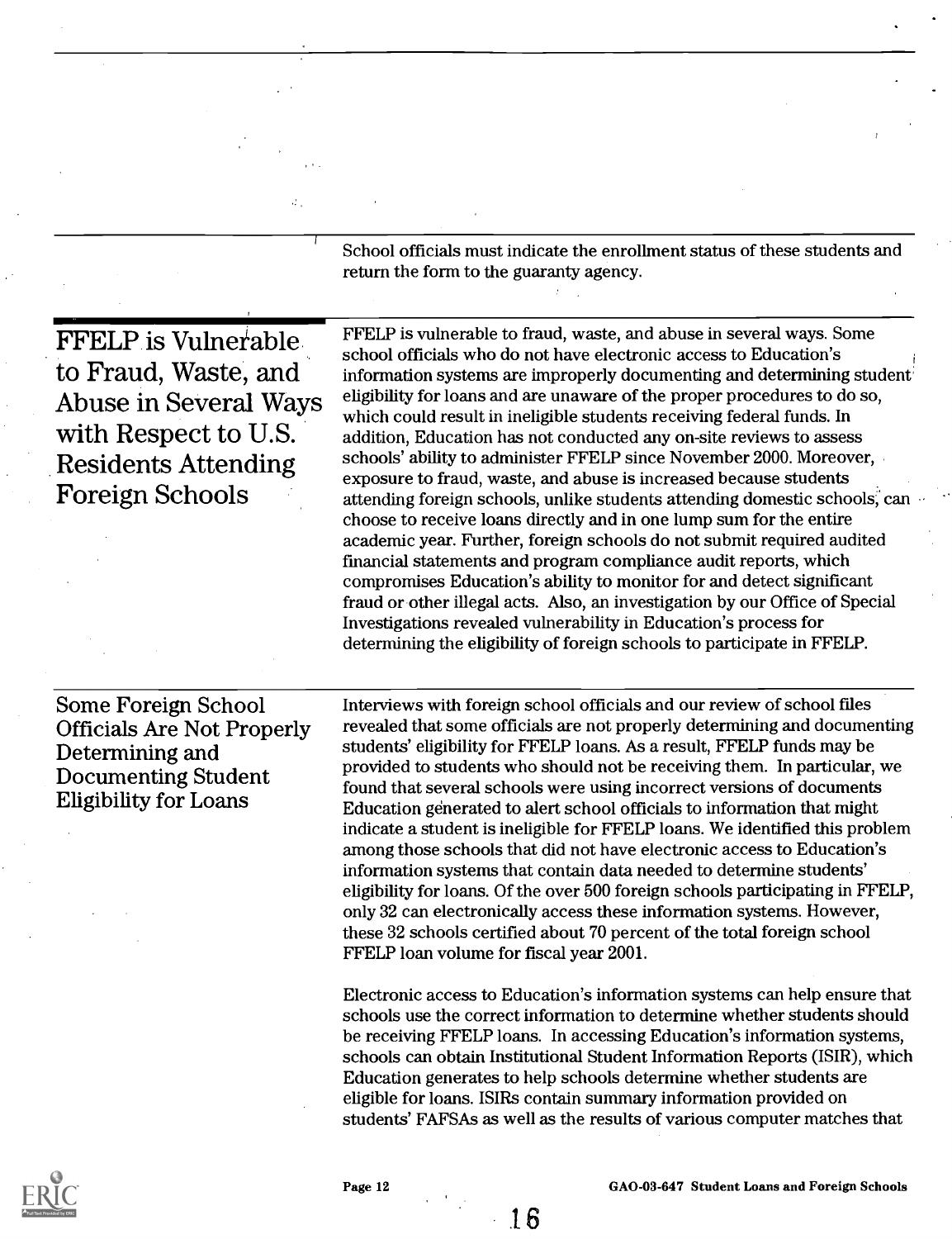Education conducts. ISIRs indicate, among other things, whether an applicant's social security number reported on the FAFSA is valid, whether a loan applicant has ever defaulted on a student loan, and how much an applicant has previously borrowed. Electronic access to Education's information systems under its existing procedures will not be granted unless a foreign school has among its staff a person who possesses a U.S. social security number. Few foreign schools meet this requirement. In the absence of obtaining ISIRs, foreign school officials must rely on and obtain from students a special eight-page version of the Student Aid Report (SAR), which is also generated by Education and contains information similar to that found in the ISIR. Education typically provides students with only an abbreviated two-page SAR, which summarizes information students submit on the FAFSA, but does not contain all of the information foreign school officials need to determine whether a student is eligible for a loan. Students must specifically request the special eight-page version from Education. Rather than documenting and determining student eligibility based on the eight-page SAR, we found that certain foreign school officials were improperly basing their student eligibility determinations on the two-page SAR.

In reviewing files to determine if schools were properly determining and documenting students' eligibility for FFELP loans, we found that the 2 schools with electronic access to Education's information systems had copies of ISIRs for every student file we reviewed. Each of these schools had certified in excess of \$30 million in FFELP loans and together certified about 30 percent of the total FFELP loan volume for fiscal year 2001. However, 5 of the 6 schools without access to Education's information systems, which collectively certified over \$3 million in FFELP loans for fiscal year 2001, did not have copies of ISIRs or eight-page SARs on file indicating that schools may have approved loans without obtaining the information necessary for determining student eligibility. Some school officials, in fact, told us that they verified students' eligibility for loans based of the two-page SAR and were unaware that without the eight-page SAR or ISIR, students' eligibility for loans could not be properly verified and documented.

The inability of foreign school officials to electronically access Education's information systems also creates the potential for delays in schools confirming and reporting student enrollment. Schools must confirm the enrollment of students who have borrowed FFELP funds through the use of a SSCR. Without timely and accurate reporting of student enrollment, detecting an individual who receives an FFELP loan but never enrolls in a foreign school is made more difficult. Schools that

1 7



Page 13 GAO-03-647 Student Loans and Foreign Schools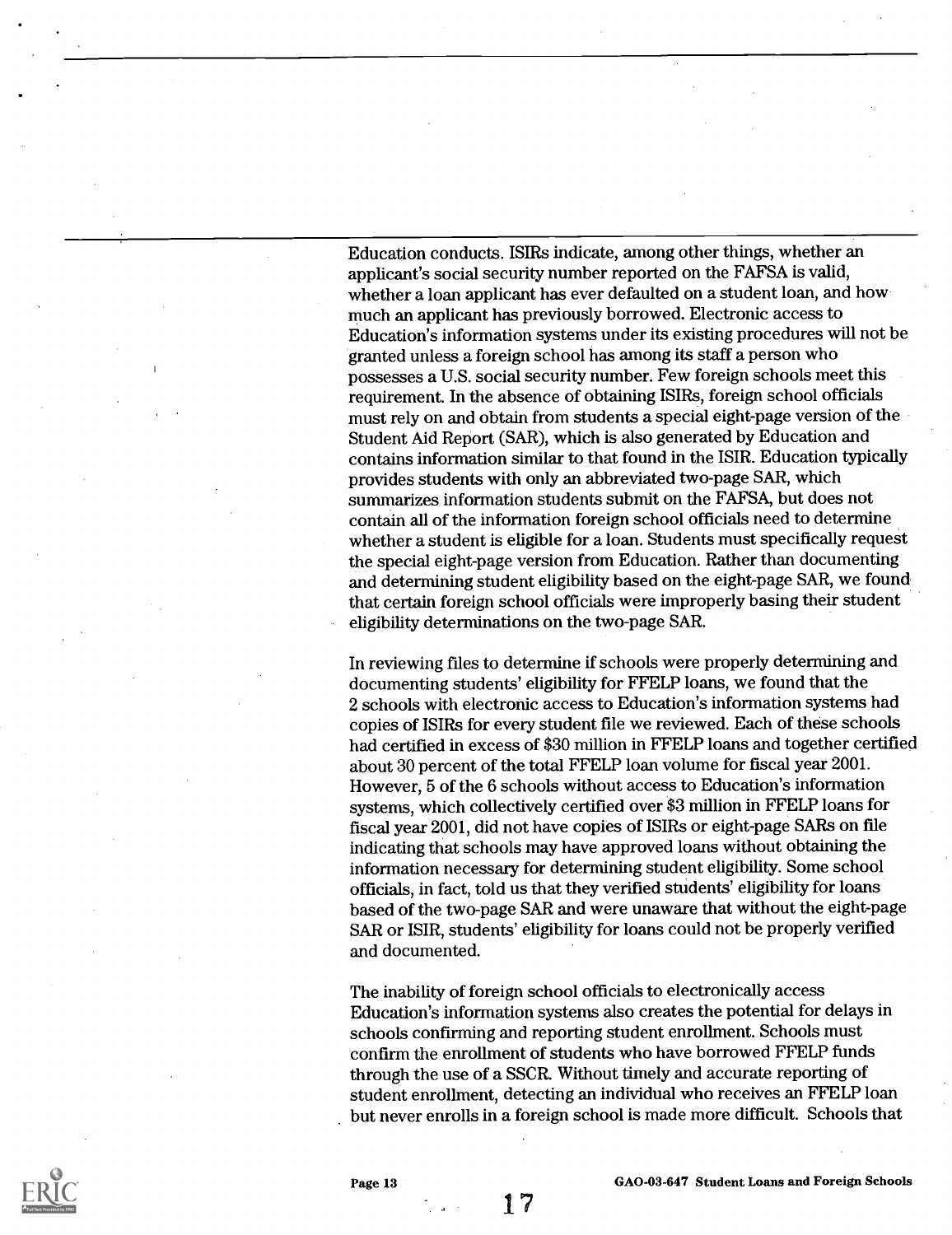have electronic access to Education's information systems can enter these data directly into Education's information systems. Guaranty agencies can then retrieve data through these information systems and monitor whether students whose loans the agency has guaranteed are in fact enrolled in the foreign school. Schools that do not have electronic access to Education's information systems, however, rely on guaranty agencies to send them SSCRs, which they then must return to guaranty agencies via postal mail. Several school officials told us that the inefficiency and lack of dependability of postal mail interfered with their timely submission of SSCRs.

Education Has Not Recently Conducted On-Site Program Reviews, Which Could Help Ensure Program Integrity

Education has not conducted an on-site program review—which is intended to assess, promote, and improve schools' compliance with laws and regulations and help ensure program integrity—at a foreign school since November 2000. Program reviews can supplement the information provided to Education through the required annual audit reports and also help Education to monitor for fraud. Between March 1999 and November 2000, Education conducted six such program reviews at foreign schools (or the U.S. administrative office of the foreign school). As a result of these reviews, Education identified problems with how schools were administering FFELP. For example, the reviews revealed that some foreign school administrators had certified FFELP loans for students in excess of allowable loan limits and certified loans without verifying students' eligibility for FFELP loans. However, a senior FSA official stated that because of budget constraints, on-site visits at foreign schools may not be a feasible use of Education's funds at this time.

Loan Disbursement Processes for Foreign Schools May Exacerbate Potential Loss of FFELP Funds

Exposure to potential loss through instances of fraud, waste, and abuse is exacerbated by the fact that students attending foreign schools, unlike those attending domestic schools, may choose to receive loans directly from the lender rather than through their schools and may receive all loan proceeds in one lump sum for the entire academic year rather than receive the proceeds in multiple disbursements during the academic year. For example, Education's OIG investigated a case in which a single individual submitted about 50 fraudulent loan applications for over \$900,000 by falsely claiming enrollment at foreign medical schools. About 26 of the loans, totaling about \$400,000 in FFELP funds, were disbursed to the individual before the fraud was detected. Such cases of fraud underscore the importance of foreign schools confirming and reporting student enrollment information to guaranty agencies. Over the past decade, Education's OIG has investigated 90 cases of suspected FFELP fraud, many of which involved individuals requesting to receive loan proceeds directly and posing as foreign school students. During this same time

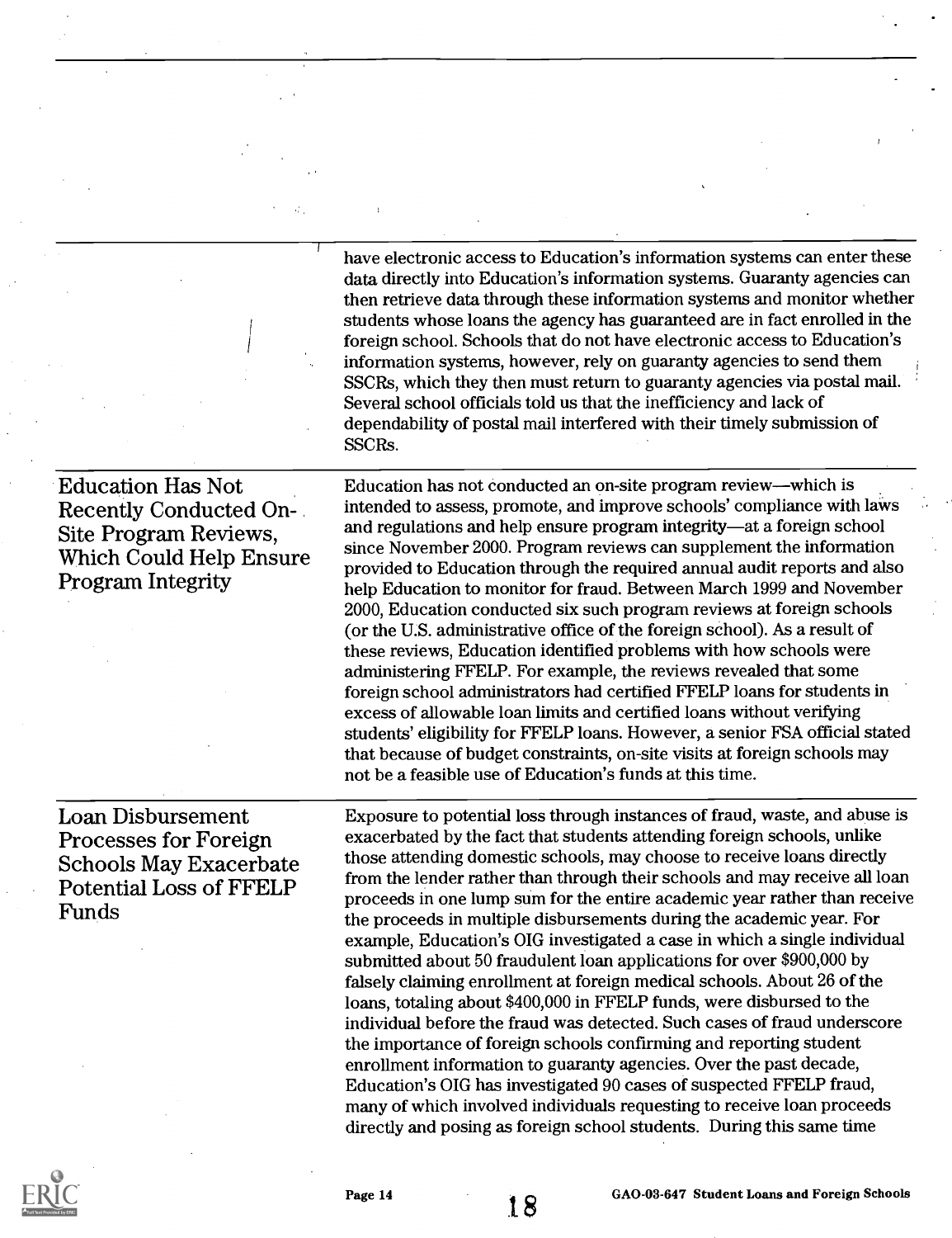period, according to an Inspector General official, the OIG recouped about \$2.75 million in restitution from the successful prosecution of cases and prevented an additional \$1.2 million from being disbursed.

Many Foreign Schdols Fail to Submit Required Annual Audit Reports That Could Help Education Monitor for and Detect Fraud, Waste, and Abuse

Many foreign schools have not submitted required annual audited fmancial statement and program compliance audit reports, which enable Education to monitor whether schools are using correct procedures to award, disburse, and account for the use of federal funds as well as help Education monitor for and detect significant fraud or other illegal acts. According to Education's OIG Foreign School Audit Guide, the annual audit reports are the primary tools used by Education program managers to meet their stewardship responsibilities in overseeing FFELP. For fiscal year 2001, about 57 percent of foreign schools failed to submit audited fmancial statements.' Collectively, these schools certified about \$38 million in FFELP loans, about 17 percent of the total foreign school loan volume during the period. Further, Education regulations require foreign schools that certify \$500,000 or more in FFELP loans during a fiscal year to have audited fmancial statements presented in U.S. Generally Accepted Accounting Principles (GAAP). For fiscal year 2001, nearly onethird of the foreign schools that certified \$500,000 or more in FFELP loans failed to submit audited fmancial statements. Moreover, of those schools that certified \$500,000 or more in FFELP loans and submitted audited fmancial statements for the period, over half did not submit statements presented into U.S. GAAP as required. (See table 2.)

 $6$ While we verified submission of audited financial statements for schools receiving over \$500,000 in FFELP funds, we relied on spreadsheets summarizing data from PEPS regarding the submission of audited fmancial statements from schools receiving less than \$500,000.

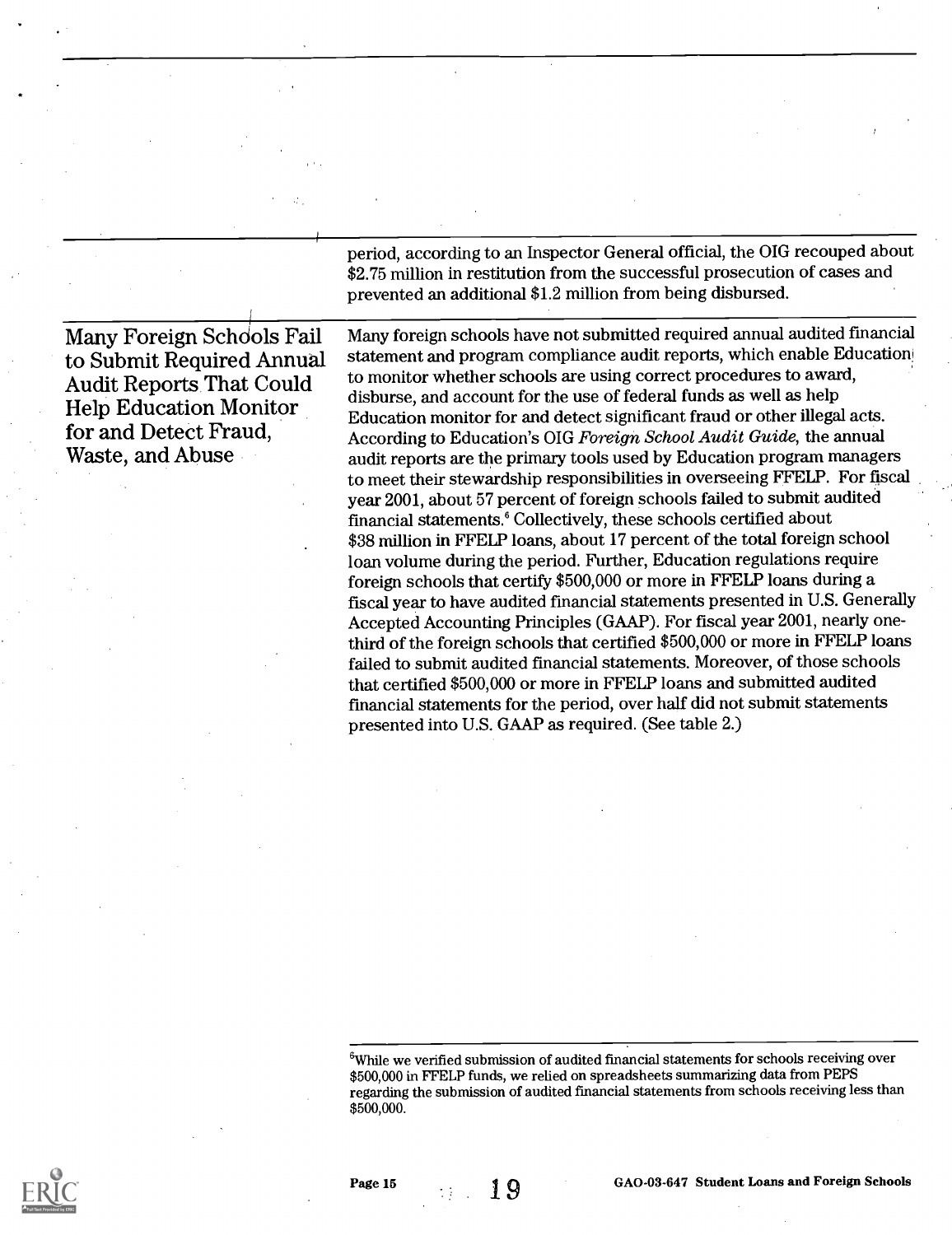|                         | Table 2: Status of Foreign Schools' Submission of Audited Financial Statements for |
|-------------------------|------------------------------------------------------------------------------------|
| <b>Fiscal Year 2001</b> |                                                                                    |

| <b>FFELP loan</b><br>volume | <b>Number</b><br>οi<br>schools | schools that<br>did not submit<br>audited<br>financial<br>statements | Number of Volume of FFELP<br>loans certified by<br>schools not<br>submitting<br>audited financial<br>statements | Number of<br>schools<br>submitting<br>audited<br>financial<br>statements in<br><b>U.S. GAAP</b> |
|-----------------------------|--------------------------------|----------------------------------------------------------------------|-----------------------------------------------------------------------------------------------------------------|-------------------------------------------------------------------------------------------------|
| \$0-249.999                 | 419                            | 257                                                                  | \$11.9 million                                                                                                  | Not applicable                                                                                  |
| \$250,000-499,999           | 39                             | 19                                                                   | 6.2 million                                                                                                     | Not applicable                                                                                  |
| $$500,000 +$                | 52                             | 16                                                                   | 20.1 million                                                                                                    | 16                                                                                              |
| <b>Total</b>                | 510                            | 292                                                                  | \$38.2 million                                                                                                  |                                                                                                 |

Source: GAO analysis of FSA data.

In addition to submitting audited fmancial statements, all foreign schools are required to submit program compliance audit reports on an annual basis. These reports address schools' compliance with the laws and regulations that are applicable to FFELP. In fiscal year 2001, however, only 7 percent of all foreign schools submitted such reports. Of schools that certified \$500,000 or more in FF'ELP loans, over 40 percent failed to submit program compliance audit reports. The vast majority of those schools that certified less than \$500,000 in FFELP loans also failed to submit such reports. While those schools that submitted program compliance audit reports collectively certified about 75 percent of the total FFELP loan volume for fiscal year 2001, the remaining schools certified about \$59 million in FFELP loans. (See table 3.)

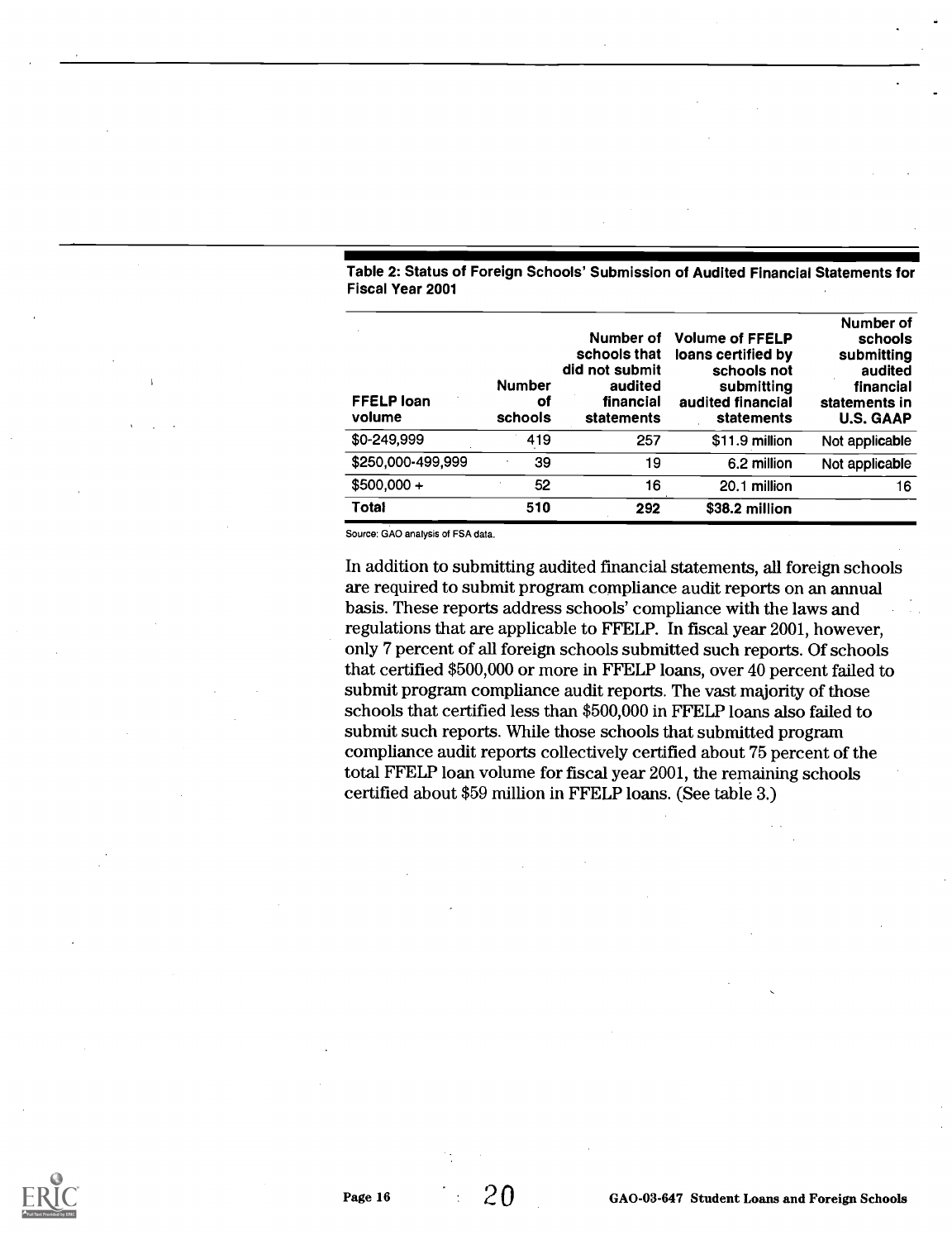Table 3: Status of Foreign Schools' Submission of Program Compliance Audit Reports for Fiscal Year 2001

| Dollars in millions         |                      |                                                                                    |                                                                                                            |
|-----------------------------|----------------------|------------------------------------------------------------------------------------|------------------------------------------------------------------------------------------------------------|
| <b>FFELP loan</b><br>volume | Number of<br>schools | Number of schools<br>that did not submit<br>program<br>compliance audit<br>reports | <b>Volume of FFELP loans</b><br>certified by schools not<br>submitting program<br>compliance audit reports |
| \$0-249,999                 | 419                  | 419                                                                                | \$21.6                                                                                                     |
| \$250,000-499,999           | 39                   | 34                                                                                 | 11.8                                                                                                       |
| \$500,000 +                 | 52                   | 23                                                                                 | 25.9                                                                                                       |
| Total                       | 510                  | 476                                                                                | \$59.3                                                                                                     |

Source: GAO analysis of FSA data.

Some Foreign Schools Do Not Provide Loan Counseling for Student Borrowers

No On-Site Visits Conducted to Verify Existence of Foreign

Schools

Interviews with foreign school officials and our review of school ffles revealed that some foreign schools do not provide loan counseling. Despite that default rates for foreign schools as a whole are relatively low, loan counseling is important because new students often have little or no experience with repaying and managing debt. Such counseling can help borrowers avoid defaulting on their loans, which can, in turn, help prevent waste from occurring in FFELP. Two of the schools we visited, which are also the schools with electronic access to Education's information systems, had staff available to provide loan counseling and school officials reported doing so both prior to students' arrival on campus and after students' registration on campus. Other school officials, who had certified loan volumes ranging from \$100,000 to about \$1 million, stated that loan counseling was not provided as required by regulations.

Education's current eligibility certification process does not include conducting on-site visits to verify the existence of foreign schools. As we reported in November 2002, due in part to this weakness, Education granted approval to a fictitious foreign school that our undercover investigators created and which enabled our investigators to obtain approval for FFELP loans for fictitious students. To obtain approval to participate in FFELP, our investigators created various false documents required to be submitted with its PPA, including a course catalog, audited fmancial statements, and a letter purporting to be from United Kingdom government authorities acknowledging the school as a nonprofit, degreegranting institution. Education did not verify the existence of the school with foreign government officials or other parties or sources before certifying the school as eligible to participate in FFELP. After receiving



21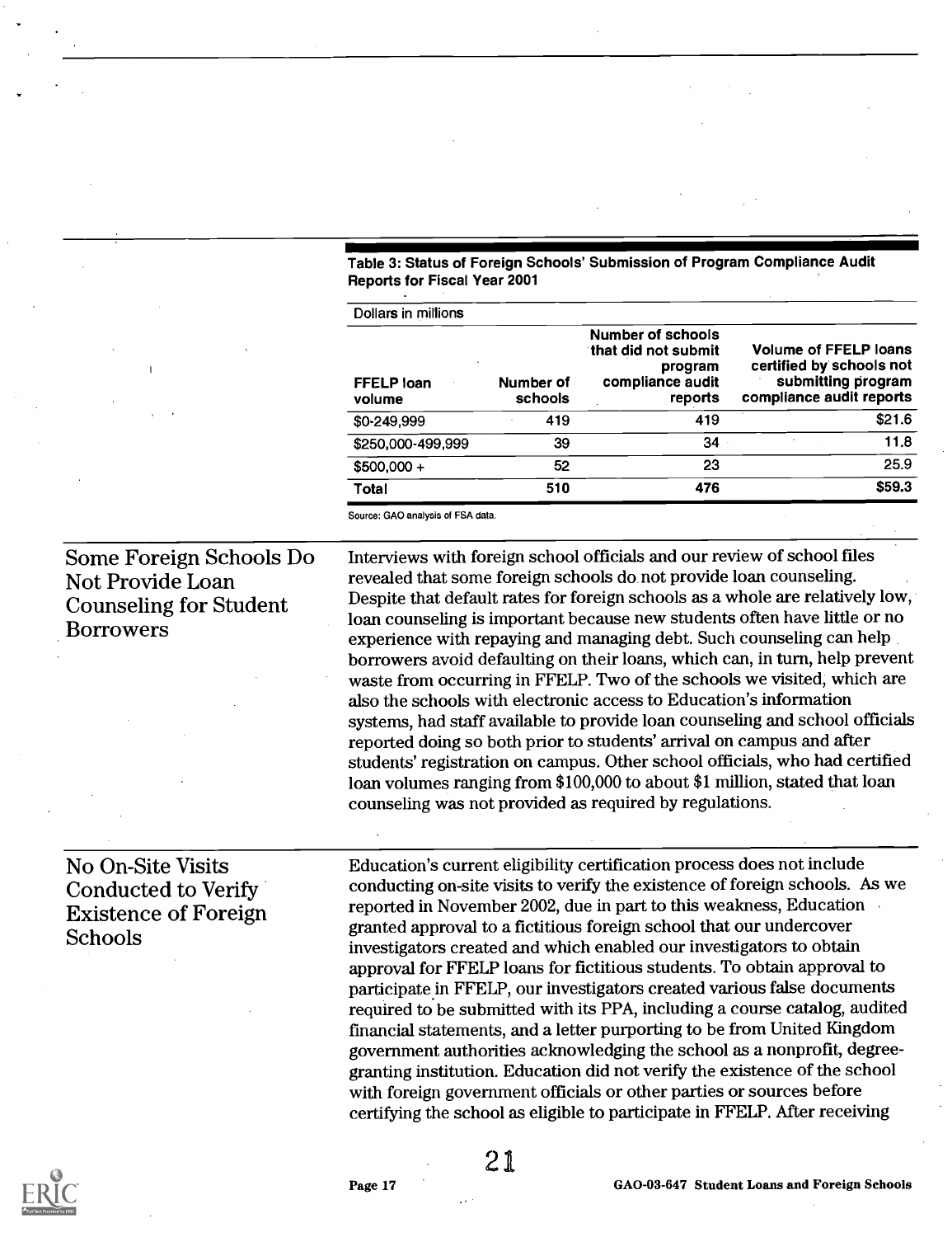approval of their fictitious school, our investigators also requested and obtained information necessary for the school to certify student eligthility for loans. Our investigators then sought FFELP loans by filing FAFSAs using three different fictitious student identities and applying for loans from three different lenders. Our investigators created false school certifications of these students' eligibility for loans and also created false student enrollment reports. Two of the three lenders to whom our investigators submitted applications approved loans totaling, in the aggregate, \$55,000, at which point we completed the investigation. Based on the results of our investigation, we recommended that Education implement a process, including conducting on-site visits, to ensure that a foreign school applying to participate in FFELP actually exists.

Education Has Taken Limited Steps to Reduce the Vulnerability of FFELP to Fraud, Waste, and Abuse but FFELP Remains Vulnerable

Education has taken limited steps—since the beginning of 2002 and throughout the course of our audit work-to reduce the vulnerability of FFELP to fraud, waste, and abuse; however, its actions in some cases have been limited or have achieved limited results. In an effort to share more information with foreign school officials to help them comply with HEA and Education requirements, Education has increased the technical assistance it provides to foreign schools by publishing a reference guide and holding a series of training sessions. In addition, to assist foreign schools in complying with audit requirements, Education's OIG issued a Foreign School Audit Guide in September 2002. However, interviews with foreign school officials and review of school files revealed that these efforts may not be sufficient to ensure that FFELP is being properly administered by the schools. Our review also found that the on-line training tutorial made available to foreign school officials on Education's Web site does not contain information specific to foreign schools and even has information contrary to how foreign schools are to administer FFELP. Moreover, while Education requested that all foreign schools with overdue audited financial statements and certain schools with overdue program compliance audit reports submit them, it has not decided on the consequences for schools that do not comply with the request. Finally, in response to our fraud investigation, Education established new procedures for staff to use in certifying schools' eligibility to participate in FFELP and provided its staff training on the new procedures yet no new foreign schools have been approved for participation in FFELP since the summer of 2002.



22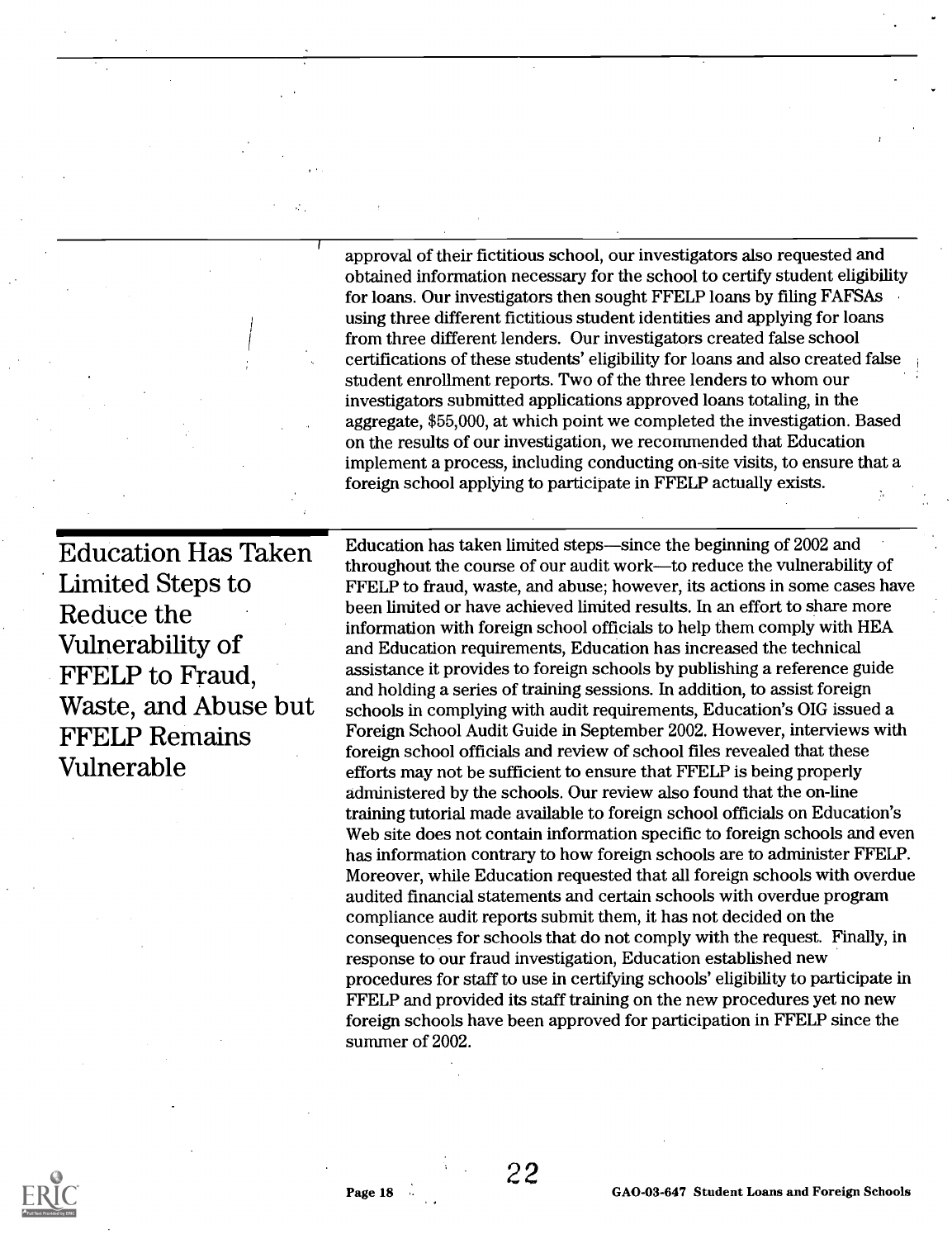Reference Handbook and **Training Provided to** Foreign School Officials, Yet Some Officials Remain Unaware of How to Properly Administer FFELP

Education has provided a reference handbook and training to foreign school officials; however, our interviews with several school officials and our review of schools' ffies revealed that they remain unaware of how to properly administer FFELP, which may increase the risk of fraud, waste, and abuse occurring. In January 2002, Education issued the Student Financial Aid Handbook for Foreign Schools:  $2001$ - $2002$ . The Handbook  $\frac{1}{2}$ was designed to help participating foreign schools achieve manageable, student-friendly administration of FFELP and to ensure that schools are aware of the legal requirements of participating in FFELP. According to FSA, the Handbook was mailed to all foreign schools participating in FFELP and it is currently posted to Education's Web site. Education also held a series of training sessions for foreign school officials during 2002 in several locations, including Canada, Australia, England, Scotland, and Puerto Rico. Also, in September 2002, Education's OIG issued a Foreign School Audit Guide, which assists foreign school officials in complying with the audited financial statement and program compliance audit requirements. To supplement this information, Education offers an on-line training tutorial, FSA COACH,' for school officials' use, although it was not specifically designed for foreign school officials.

However, Education's efforts to improve FFELP administration through training may have fallen short because knowledge of the training materials available was not widespread among the school officials we spoke to during our review. For instance, two foreign school administrators indicated that they had not received the Handbook from Education. In addition, as previously discussed, some foreign school officials were unaware of how to properly document and determine student eligibility for FFELP loans. Furthermore, although HEA regulations require training for officials at schools newly certified to participate in FFELP, Education officials did not provide information about training requirements or opportunities to our undercover investigators when we created the fictitious foreign school. An FSA official said that Education does not require foreign school officials to travel to the United States to attend available training before certifying a schools' eligibility to participate in FFELP because of concerns about the financial burden on foreign schools. Instead, FSA provides training materials, along with information about how to use FSA COACH, to school officials. However, some administrators remain unaware of any on-line information, and when we interviewed foreign school officials at schools that have been participating



 $^7$ Computer-Based Orientation to Aid Concepts and How-tos.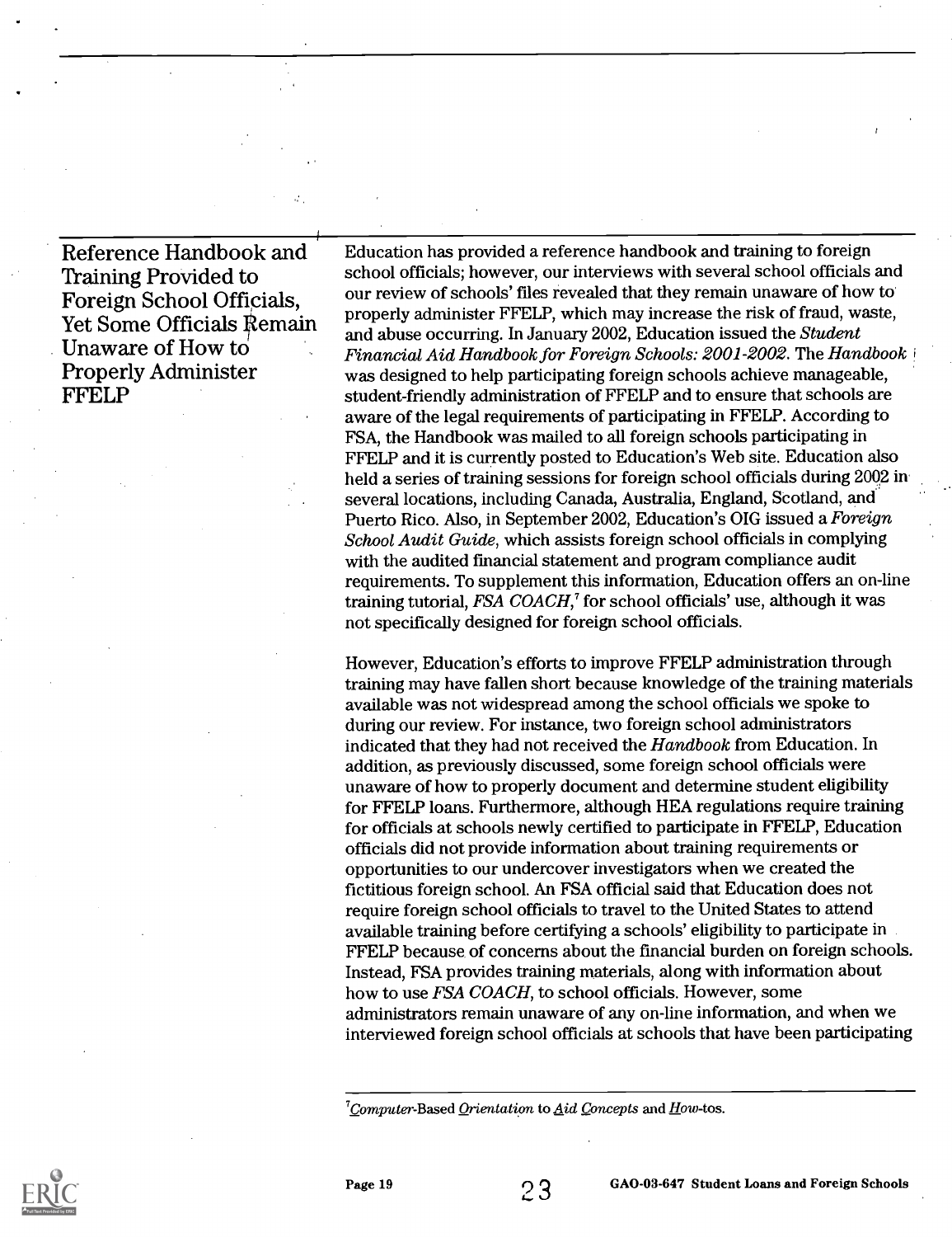in FFELP for a number of years, several indicated that they had not received training prior to administering FFELP.

Even when training materials did reach FFELP administrators, these materials may have been insufficient to assist school officials. While some officials told us that they found the information and training useful, other officials told us that they did not. For example, several foreign school officials we spoke with indicated that the training sessions were very useful and indicated that holding such trainings more frequently would be valuable. One school official, however, commented that his peers found the regulatory and legislative information contained in the Handbook beyond their grasp, and that some of the information was confusing, especially for those school officials in countries where student financial aid is administered in an entirely different fashion than in the United States. Many other school officials commented on the need for better online information. Some found Education's Web page difficult to navigate and some reported being unable to fmd needed information. Finally, while reviewing COACH, we found that much of the information contained within it was not applicable to foreign schools and, in some instances, it presents information that is contrary to how foreign schools operate. (See table 4.)

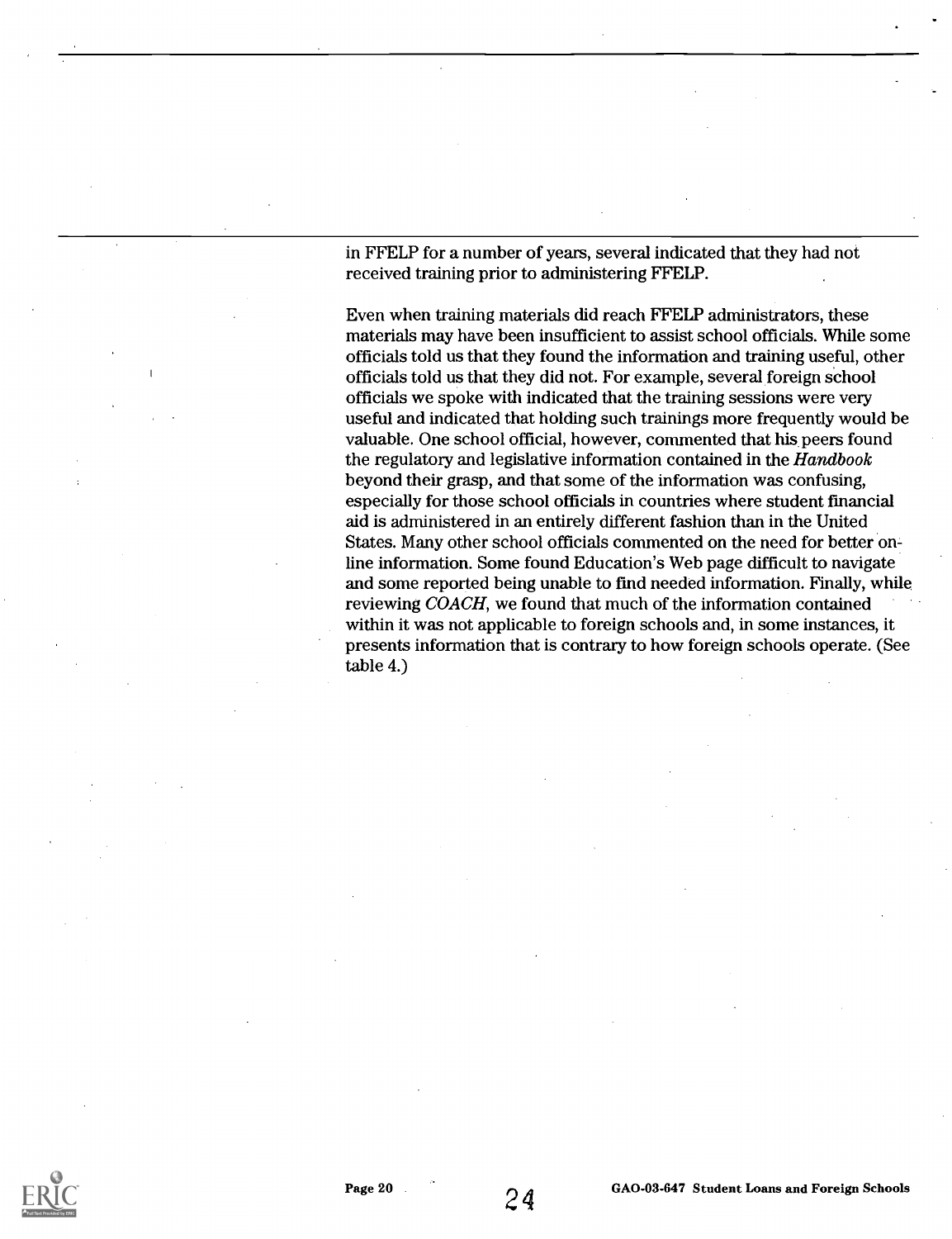#### Table 4: Information in COACH Not Applicable to Foreign Schools

| <b>Type of information</b>            | <b>COACH statement</b>                                                                                                                                                                                                                                                        | Reason not applicable to foreign schools                                                                                                                                                                                                                                                                                                             |
|---------------------------------------|-------------------------------------------------------------------------------------------------------------------------------------------------------------------------------------------------------------------------------------------------------------------------------|------------------------------------------------------------------------------------------------------------------------------------------------------------------------------------------------------------------------------------------------------------------------------------------------------------------------------------------------------|
| <b>FAFSA verification process</b>     | A major financial aid office responsibility<br>is the verification of application data for<br>students whose applications have been<br>selected by Education's Central<br>Processing System (CPS).                                                                            | Education regulations exempt foreign schools from<br>verifying information that students report on the<br>FAFSA.                                                                                                                                                                                                                                     |
| <b>Electronic systems</b>             | Schools must enroll in the Student Aid<br>Internet Gateway (SAIG), which is<br>Education's electronic vehicle for<br>transmitting application data to and from<br>schools. Schools must receive ISIRs<br>through SAIG for every student to whom<br>they award Title IV funds. | To enroll in SAIG the school must have at least one<br>staff member with a U.S. social security number,<br>which most foreign schools do not have. Therefore,<br>most foreign schools are not enrolled in SAIG, and<br>they do not receive the ISIRs.                                                                                                |
|                                       | The CPS transmits ISIRs to schools<br>electronically. ISIRs are designed to<br>provide all the data that a school needs to<br>determine a student's eligibility for federal<br>student aid. Corrections to ISIR<br>information can be made by schools<br>electronically.      | NSLDS is accessed through SAIG.                                                                                                                                                                                                                                                                                                                      |
|                                       | All schools are required to have on-line<br>access to the NSLDS Internet Web site<br>for financial aid professionals.                                                                                                                                                         |                                                                                                                                                                                                                                                                                                                                                      |
| Loan disbursement procedures          | The school is also responsible for<br>receiving FFELP funds disbursed by the<br>lender (or the guaranty agency on the<br>lender's behalf) and delivering these<br>funds to the student.                                                                                       | Students attending foreign schools may opt to receive<br>loan disbursements directly from lenders. In addition,<br>single rather than multiple disbursements are allowed<br>for students attending foreign schools. These<br>alternatives are not explained in Coach.                                                                                |
| SSCR information received on-<br>line | Schools must complete and return<br><b>SSCRs to Education's NSLDS.</b>                                                                                                                                                                                                        | Most foreign schools do not have access to NSLDS<br>(to obtain access they must be enrolled in SAIG).<br>Guaranty agencies are responsible for sending such<br>schools a paper copy of the SSCR. Schools indicate<br>enrollment information on the SSCR and return it to<br>the guaranty agency, which then uses the information<br>to update NSLDS. |

Source: FSA University Web site; COACH tutorial.

While COACH was not designed specifically for foreign schools, Education directs foreign school officials to COACH for training materials upon certification, and the COACH tutorial states that it is a comprehensive introductory course on school requirements for administering FFELP and other student fmancial aid programs.

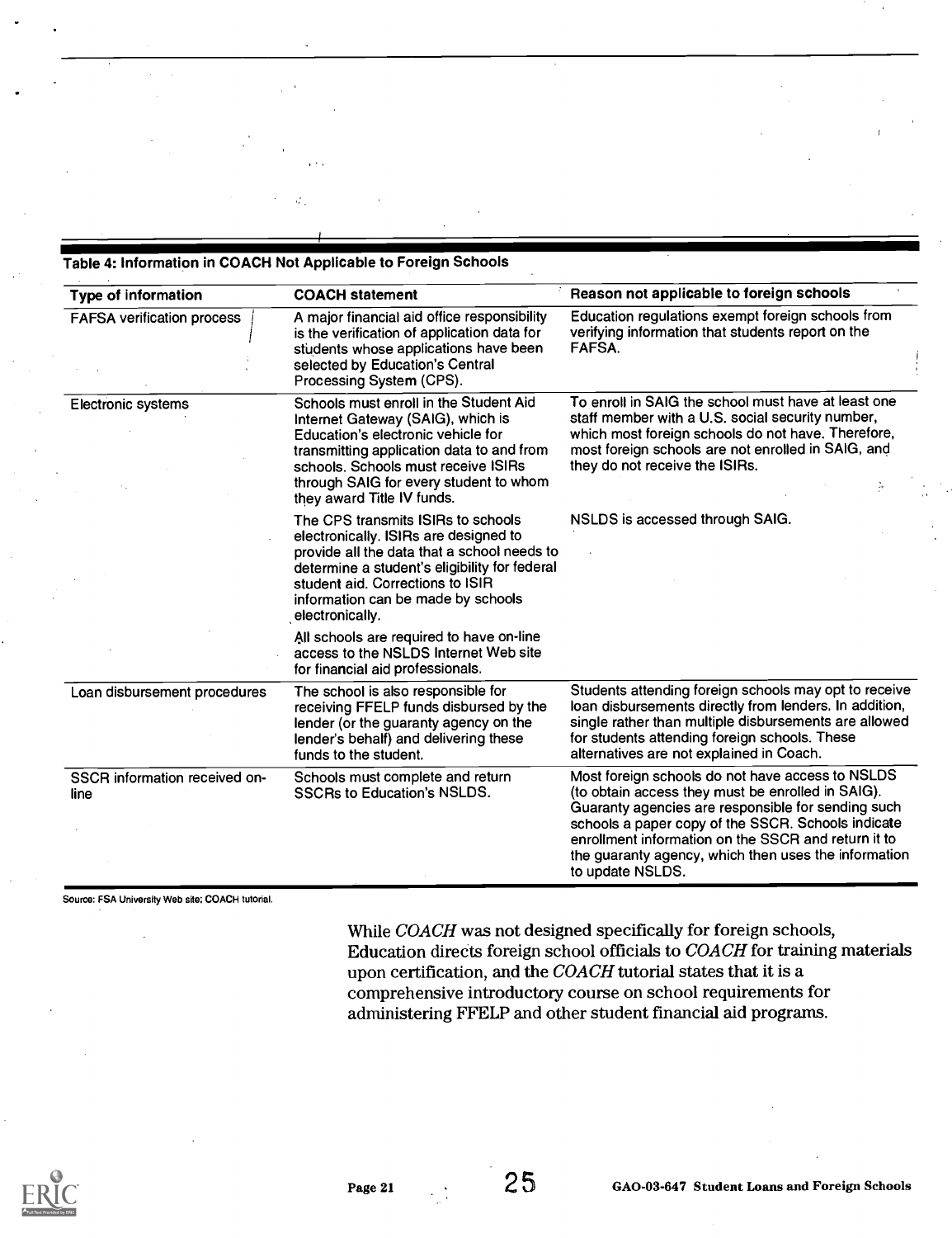Education Has Requested Foreign Schools to Submit Overdue Audited Financial Statement and Program Compliance Audit Reports but Has Not Decided on Consequences for Schools That Fail to Do So

In December 2002, during the course of our review, Education sent letters to all foreign schools requesting that they submit overdue audited financial statement reports. They also requested schools that certify \$500,000 or more in FFELP loans to submit program compliance audit reports for the 4 most recent fiscal years. Education told the schools that failure to submit the requested documents within 45 days would result in consequences. Education is now considering revoking or denying schools' certification to participate in FFELP if it did not receive overdue audited fmancial statement and program compliance audit reports.

In Response to Our Investigation, Education Has Taken Steps to Address Deficiencies Identified in Creating a Fictitious Foreign School, but Some Changes Have Not Yet Been Implemented

According to Education officials, FSA revised internal procedures for verifying schools' legitimacy, and its foreign schools' team was retrained. The retraining covered school eligibility requirements with an emphasis on the importance of validating with the appropriate foreign education office that a school is legitimate. To help staff verify that a school is legitimate, Education modified an internal checklist to include space for documenting the source and date of validation in the school's file. Since learning of our investigation, Education verified the existence of all schools that are participating in FFELP, by either checking that the school is approved on an official Web site, or by corresponding or speaking with country education offices and ministries. Additionally, with respect to new applications from schools that have not previously participated in FFELP, Education no longer accepts a post office box address as the official location of a school or a third party servicer that administers FFELP for the school.

Education has not yet implemented some planned changes in its procedures for determining FFELP eligibility of new foreign school applicants. Consequently, no new foreign schools have been certified to participate in FFELP since Education became aware of the school we created in May 2002, even though applications have been received from 19 schools. Education is currently considering implementing a process similar to that used when a domestic school applies for participation. This process would entail circulating the name of the school and its owners among a number of officials in FSA and other Education offices to determine whether staff have any information or knowledge that would affect a decision to certify the school's eligibility to participate in FFELP. Education's International Affairs staff, who coordinate the agency's various international programs, would be among those to whom such information would circulate. If any staff were to raise concerns about the

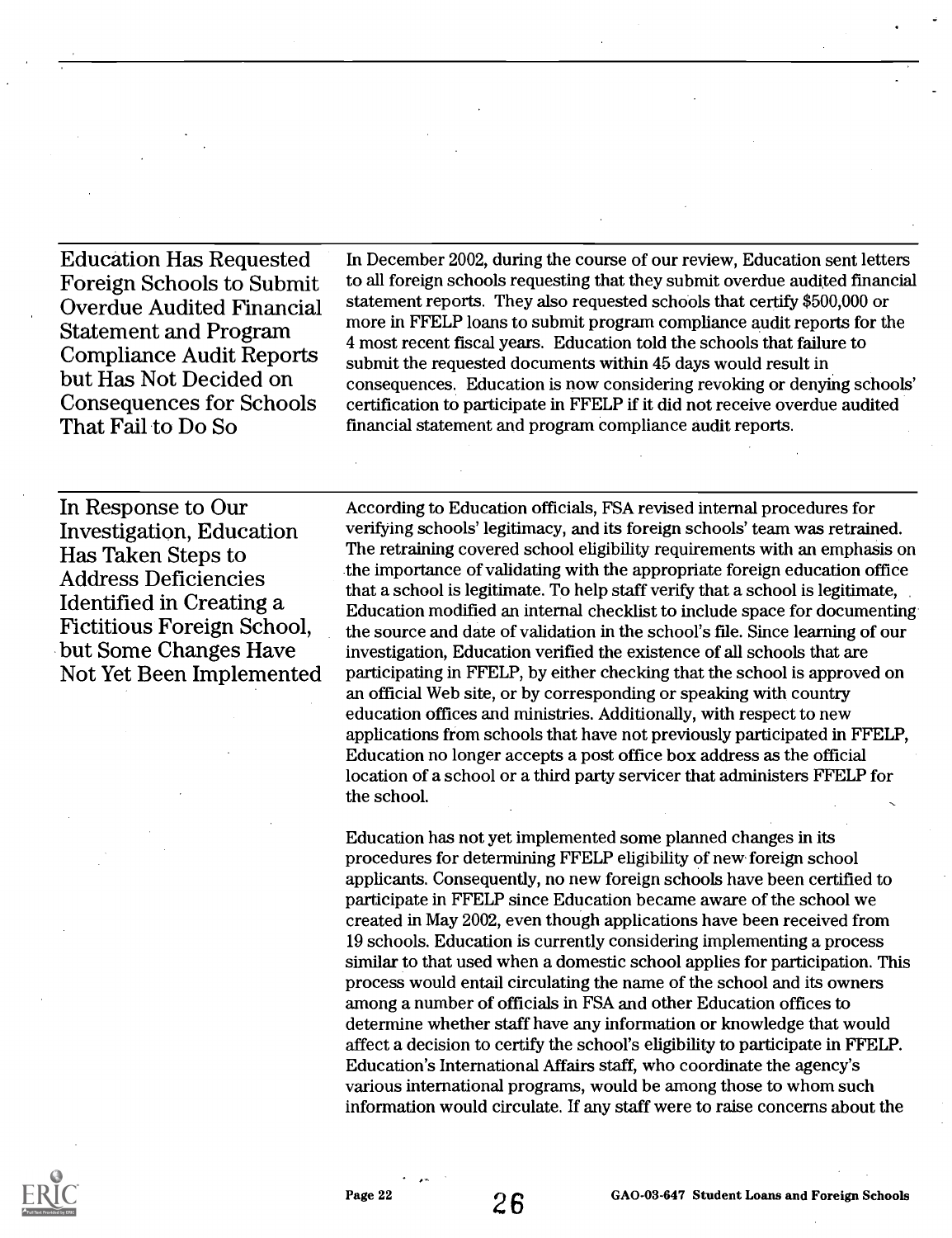|                                                                                                                                                                                                 | school or its owners, Education would consider conducting an on-site<br>program review.                                                                                                                                                                                                                                                                                                                                                                                                                                                                                                                                                                                                                                                                                                                                                                                                                                                                                                                                                                                                                                                                                                                                                                                                                                                                                                                                                                         |  |  |
|-------------------------------------------------------------------------------------------------------------------------------------------------------------------------------------------------|-----------------------------------------------------------------------------------------------------------------------------------------------------------------------------------------------------------------------------------------------------------------------------------------------------------------------------------------------------------------------------------------------------------------------------------------------------------------------------------------------------------------------------------------------------------------------------------------------------------------------------------------------------------------------------------------------------------------------------------------------------------------------------------------------------------------------------------------------------------------------------------------------------------------------------------------------------------------------------------------------------------------------------------------------------------------------------------------------------------------------------------------------------------------------------------------------------------------------------------------------------------------------------------------------------------------------------------------------------------------------------------------------------------------------------------------------------------------|--|--|
| <b>Additional Actions to</b><br><b>Reduce Program</b><br><b>Vulnerability Will</b><br><b>Require Balancing</b><br><b>Competing Goals</b>                                                        | Education could take additional action to address the goal of reducing the<br>vulnerability of FFELP to fraud, waste, and abuse, such as more strictly<br>enforcing school audit requirements or providing electronic access to<br>information systems to help school officials more easily determine<br>students' eligibility for FFELP loans. However, any steps that Education<br>takes will likely involve trade-offs that may affect access, accountability,<br>and burden for various participants in FFELP. For example, Education<br>could aggressively enforce foreign schools' audit reporting requirements,<br>but this may lead to unintended consequences, including limiting students'<br>access to such institutions if foreign schools withdraw from FFELP as a<br>result. Other potential steps include changing disbursement procedures to<br>help limit the federal government's exposure to loss, but doing so may<br>increase burdens for schools and students. In addition, providing foreign<br>school officials with electronic access to information may help them<br>properly determine student eligibility for FFELP loans, but may increase<br>security risks. Additionally, we have developed tools that could help<br>Education determine how to balance the objectives of providing U.S.<br>residents with access to foreign schools while protecting the taxpayers'<br>investment that is intended to help provide that access. |  |  |
| <b>Stricter Enforcement of</b><br><b>School Audit</b><br><b>Requirements Would</b><br><b>Provide Education More</b><br>Data to Assess<br>Vulnerability, but May<br><b>Reduce Student Access</b> | Education could more strictly enforce school audit report requirements,<br>but doing so may limit U.S. residents' access to foreign schools. FSA<br>officials have stated that while Education is committed to maintaining the<br>integrity of the FFELP program, it is also committed to providing access to<br>international education opportunities for U.S. resident students and does<br>not want to create barriers to those opportunities. As previously<br>discussed, a large number of foreign schools have failed to submit<br>required audited financial statement and compliance audit reports to<br>Education in a timely manner. FSA officials told us that balancing<br>enforcement of these statutory and regulatory provisions with providing<br>students access to foreign schools is challenging. In their opinion, the<br>current compliance audit requirements may place an undue burden and<br>result in excessive costs for foreign schools that enroll few U.S. residents.<br>Several foreign school officials we spoke to also told us that they found<br>such audits to be costly, considering that students receiving FFELP loans<br>constituted very small proportions of their student bodies. According to<br>these officials, these audit requirements provide a disincentive to<br>participate in FFELP in order to avoid what they perceive as an<br>administrative and financial burden. Education officials are now          |  |  |



 $\bar{\beta}$ 

 $\ddot{\phantom{0}}$ 

 $\ddot{\phantom{0}}$ 

Page 23 27 GAO-03-647 Student Loans and Foreign Schools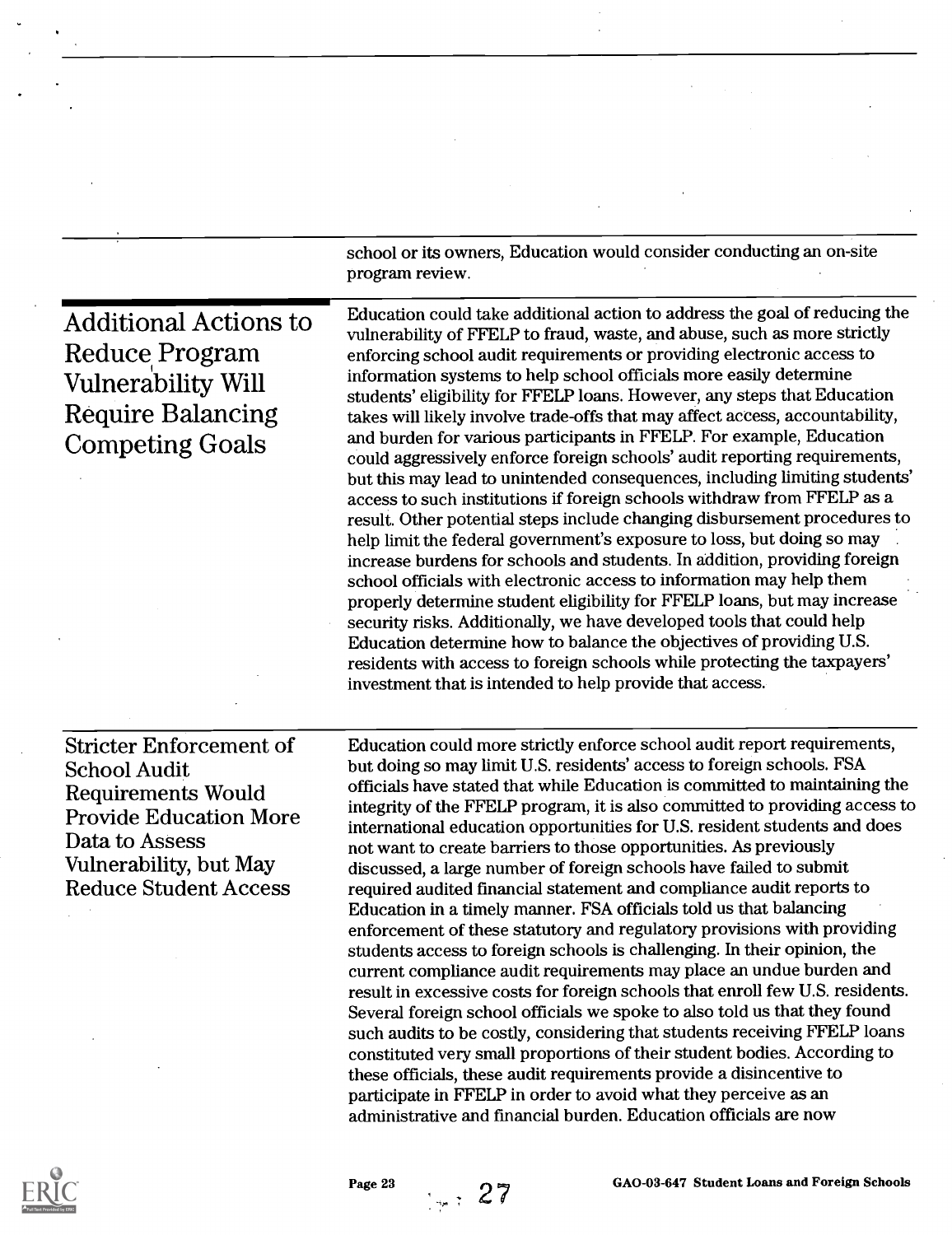considering whether to issue letters to foreign schools that certify less than \$500,000 annually in FFELP loans requesting program compliance audit reports and whether an alternative approach to overseeing these schools should be taken.

In addition to requiring foreign schools to submit audited financial statements and compliance reports, another potential step Education is considering relates to the requirement that certain schools submit audited fmancial statements under U.S. GAAP. Several school administrators and government officials in the United Kingdom told us that they found the requirement for schools to submit audited financial statements presented in U.S. GAAP to be burdensome, in light of the audit requirements of their home country. They stated that they believed that the United Kingdom's accounting standards are sufficiently comparable to U.S. GAAP that Education should accept their statements for purposes of meeting FFELP statutory and regulatory requirements. Doing so, according to these officials, would reduce the administrative and financial burden associated with the requirement. Further, because Education's regulation requiring that audited financial statements be presented under U.S. GAAP applies only to foreign schools that certify \$500,000 or more in FFELP loans, these officials told us that foreign schools have an incentive to limit enrollment of students receiving FFELP loans so that they do not exceed this threshold.

Education is currently considering whether to allow exemptions for foreign schools located in Canada and the United Kingdom—which collectively accounted for 314, or about 62 percent of the total foreign schools participating in the FFELP during academic year 2000-01--- to its regulations requiring audited financial statements be presented into U.S. GAAP. According to an FSA official, the justification for such an exemption is based on the results of a comparison of several foreign countries' auditing standards contained in Education's policies and procedures manual, developed in consultation with a private accounting firm. While the purpose of the manual is to provide a methodology for FSA staff to use in assessing the financial health of foreign schools certifying less than \$500,000 in FFELP loans, the manual does contain a limited analysis comparing the selected foreign countries' accounting standards with U.S. GAAP and the potential effects of Education relying on foreign standards on the results of its analyses.



28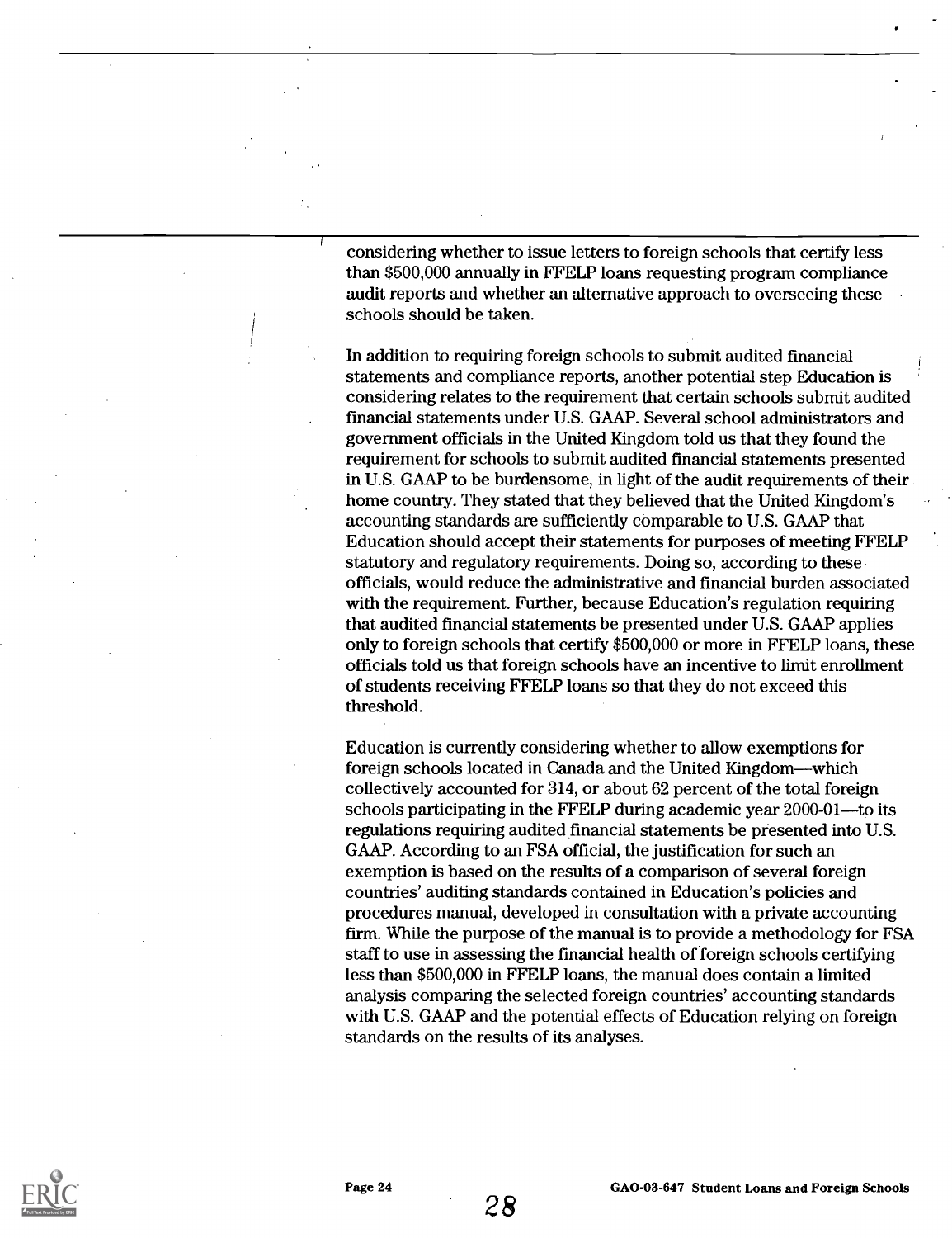Changing Loan Disbursement Procedures Would Reduce Exposure to Fraud, Waste, and Abuse. but Decrease Lender, School, and Student Flexibility

Education could seek statutory, and consider regulatory, changes to loan disbursement procedures to address the potential for fraud, waste, and abuse; however, such changes could have a significant impact on schools and students. In our discussions with FFELP lenders and school officials, we found that disbursement methods and preferences vary among both lenders and schools. For example, representatives of one large FFELP lender told us that it is their standard operating procedure to disburse student loan proceeds directly to student borrowers by sending them checks. In contrast, a representative of another large FFELP lender, which specializes in making FFELP loans to students attending foreign medical schools, told us that it only (1) issues checks that are payable to both the student borrower and the foreign school and (2) sends these checks, or electronically transfers loan proceeds, to foreign schools, requiring student borrowers to obtain their funds through the schools. Some foreign school officials encourage students to receive their loan proceeds in this manner, as it helps the school maintain control of the funds. According to a guaranty agency official, a school official, and an FSA official some schools do not have fmancial aid offices or routinely carry out such functions at their institutions and therefore do not have the resources to be an intermediary between lenders and students. Other school officials told us that they are prohibited by local regulations from taking out student fees from loan checks and remitting the difference to students.

In addition to receiving loan proceeds directly from lenders, students attending foreign schools may also receive loan proceeds in one lump sum rather than in multiple disbursements. According to many of the lenders and foreign school officials we spoke to, students frequently elect to receive their loan proceeds in this way, particularly students who are enrolled in 1-year graduate programs. Yet, several school officials told us that they prefer multiple disbursements for their students as the school is on a semester or trimester calendar and multiple disbursements provide them more assurance that expenses will be paid. One lending official, however, told us of an instance in which a student had trouble entering a country because she did not have sufficient proof that she had enough funds for the academic year. Thus, allowing students to receive loan proceeds in one lump sum might help students in such situations.

Education is considering taking additional steps with respect to current disbursement procedures. As previously discussed and as documented by prior OIG investigations, the disbursement procedures used to provide loan proceeds to U.S. residents attending foreign schools exposes the federal government to increased risk for potential losses. Education is considering encouraging or requiring lenders to take steps prior to

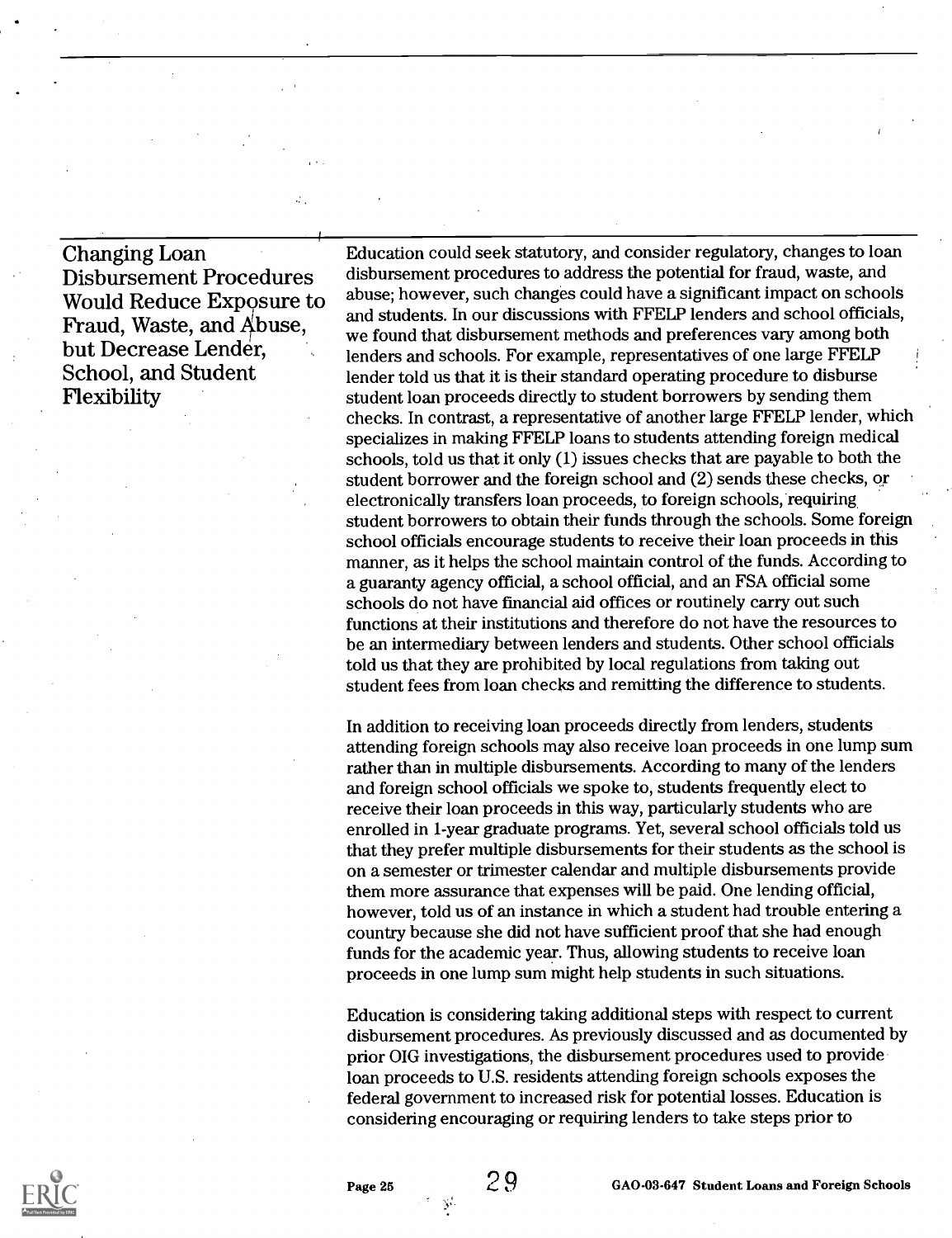disbursing loan funds to students attending foreign schools. These.steps could include (1) confirming that schools are eligible to participate in FFELP, (2) verifying that students are accepted for enrollment at foreign schools prior to disbursing funds, and (3) continuing to notify foreign schools when loan disbursements are made to student borrowers.

Providing Schools Electronic Access to Education Data Could Improve Eligibility Determinations but Increases Information Security Risks

Providing electronic access to Education's information systems needed to determine student eligibility may help improve schools' administrative capacity but may also increase information security risk. The lack of electronic access decreases schools' administrative capacity, as foreign school officials have difficulty obtaining the documentation necessary to determine student eligibility and impedes the exchange of SSCRs with guaranty agencies. Education is currently working to address these issues and is considering providing foreign school officials with an alternative to requiring that someone on their staff possess a U.S. social security number to access its information systems. However, poor information security is a high-risk area across the federal government with potentially devastating consequences.' Threats to the security of any data system may include attempts to access private information by unauthorized users, user error, as well as pranks and malicious acts. Potential damage arising from such threats could include, among other things, the disclosure of sensitive information, disruption of critical services, the interruption of services and benefits, and the corruption of federal data and reports. Therefore, Education needs to carefully weigh the benefits and risks of providing such access to foreign school administrators.

Risk Assessments Can Help Agencies Balance Competing Goals Inherent in Addressing Program Vulnerability

We have found that conducting a risk assessment is one of several critical steps that agencies need to undertake to identify and address major performance challenges and areas that are at risk for fraud, waste, and abuse. We have also developed tools to assist agencies in undertaking such assessments. These tools provide a framework for identifying areas at greatest risk as well as various reports which can assist agencies in evaluating internal controls and addressing improper payments resulting

 ${}^{8}$ U.S. General Accounting Office, *Major Management Challenges and Program Risks: A* Governmentwide Perspective, GAO-03-95 (Washington, D.C.: Jan. 2003).

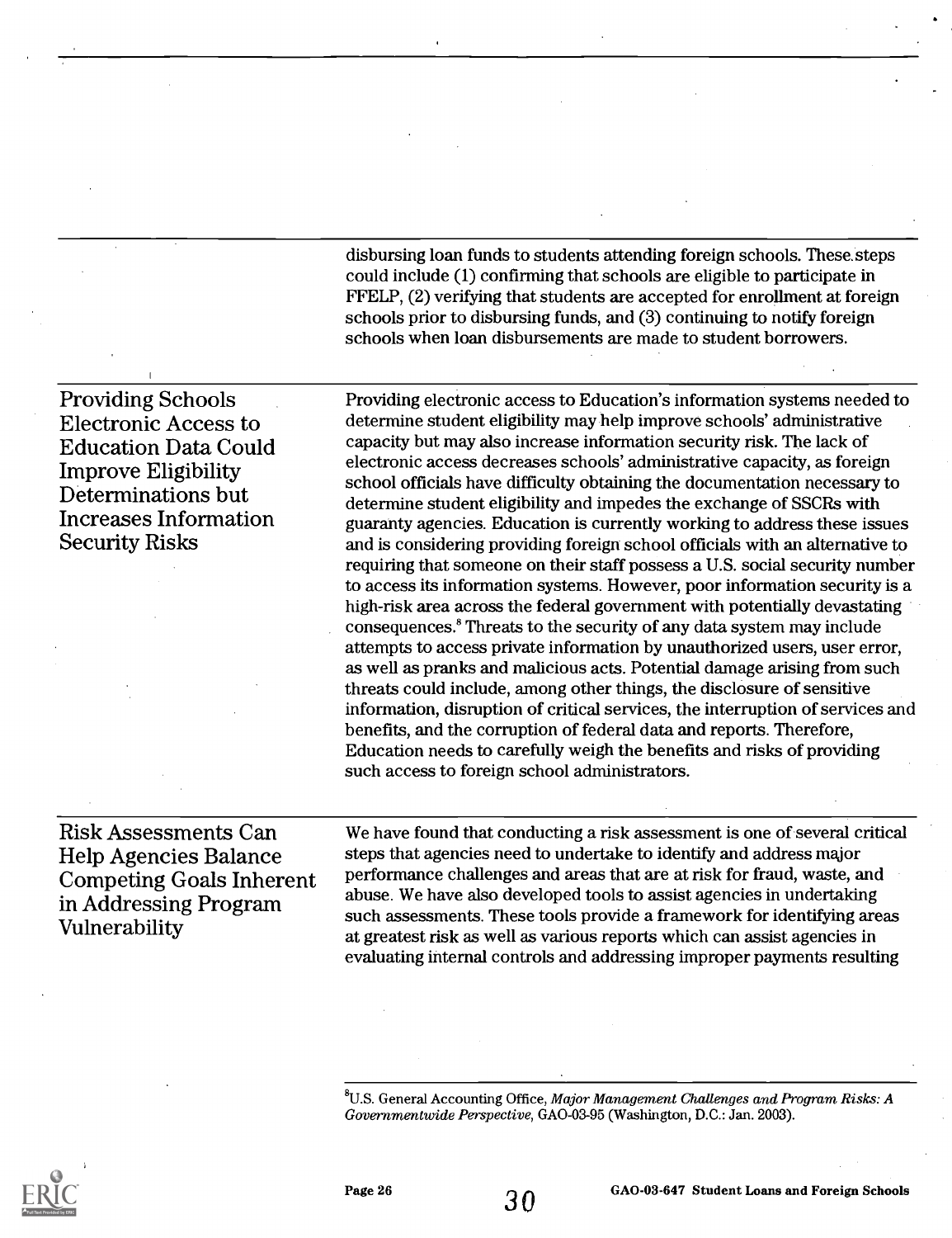from fraud, waste, and abuse.' These tools could be useful to Education in weighing the advantages and disadvantages of various ways of overseeing and assisting foreign schools. Among other things, these tools highlight the importance of conducting risk assessments—comprehensive reviews and analyses of program operations to determine the nature and extent of program risks—and identifying cost-effective control activities to address identified risks.

Foreign schools' ability to participate in FFELP supports wide-ranging educational opportunities for U.S. residents and ensures that these students have a variety of options in pursuing postsecondary education. In light of recent events highlighting the vulnerability of FFELP with respect to U.S. residents attending foreign schools, Education has taken some important steps, and could take additional steps, both immediate and longer term, to decrease the vulnerability of the program. Ensuring that foreign school officials know how to properly administer the program, especially what steps they need to take to ensure that students are eligible to receive federal funds, is critical to reducing the program's vulnerability to fraud, waste, and abuse. Education has taken steps to provide school officials with additional information concerning their responsibilities yet as we have shown, foreign school officials may need more information. Training that is convenient and specifically designed for foreign school officials could help bridge this information gap. Education is also considering what regulatory flexibilities it might extend to some foreign schools while also considering stricter enforcement of current statutory and regulatory provisions. The use of a risk assessment could help ensure that Education appropriately identifies the risks involved in the program and how best to balance the objectives of providing U.S. residents with access to foreign schools while protecting the taxpayers' investment intended to help provide that access. In taking such actions, Education might identify alternative regulatory and oversight methods that would strike such a balance.



Conclusions

 $^{9}$ U.S. General Accounting Office, Standards for Internal Control in the Federal Government, GAO/A1MD-00-21.3.1 (Washington, D.C.: Nov.1999), Strategies to Manage Improper Payments: Learning from Public and Private Sector Organizations, GAO-02-69G (Washington, D.C.: Oct. 2001); and Internal Control Management and Evaluation Tool, GAO-01-1008G (Washington, D.C.: Aug. 2001).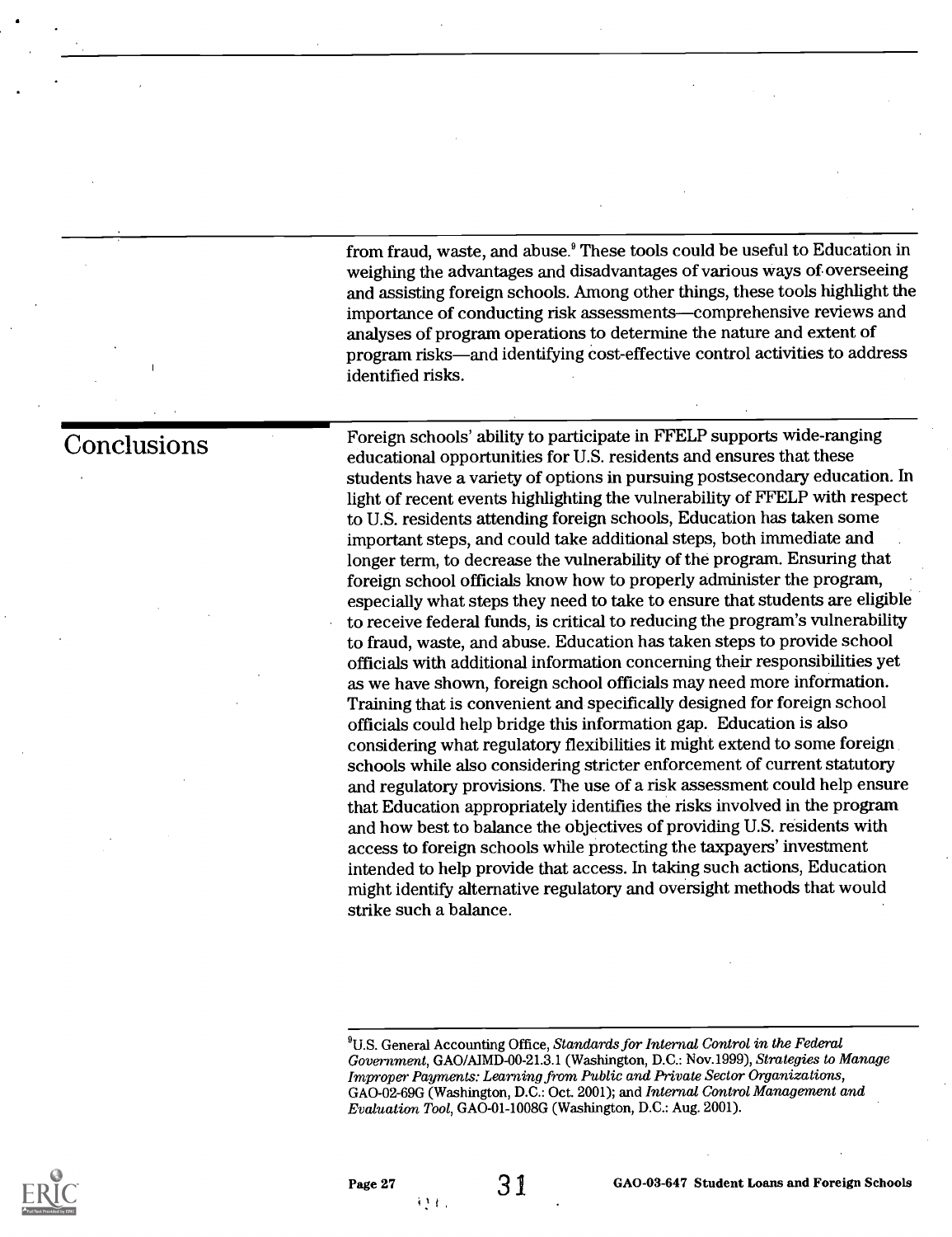| to properly administer FFELP, we recommend that the Secretary of<br>Education develop on-line training resources specifically designed for<br>foreign school officials.<br>To better ensure that Education is adequately overseeing foreign schools<br>participating in FFELP, we recommend that the Secretary of Education<br>undertake a risk assessment to determine how best to ensure<br>accountability while considering costs, burden to schools and students,<br>and the desire to maintain student access to a variety of postsecondary<br>Education determines that legislative and/or regulatory changes are<br>justified, we recommend that the Secretary seek any necessary legislative<br>authority and/or implement any necessary regulatory changes.<br>In written comments on our draft report, Education agreed with our<br>it has begun to reengineer its process for determining the eligibility of<br>clarification, which we incorporated where appropriate. Education's<br>written comments appear in appendix II.<br>We are sending copies of this report to the Secretary of Education,<br>appropriate congressional committees, and other interested parties. In<br>addition, the report will also be available at no charge on GAO's Web site<br>at http://www.gao.gov.<br>If you or your staffs have any questions about his report, please contact<br>me on (202) 512-8403 or Jeff Appel on (202) 512-9915. Gillian Martin and<br>Cara Jackson made significant contributions to this report.<br>Cornelia M. ashby<br>Cornelia M. Ashby<br>Director, Education, Workforce<br>and Income Security Issues |                                                |                                                                                                                                                        |
|--------------------------------------------------------------------------------------------------------------------------------------------------------------------------------------------------------------------------------------------------------------------------------------------------------------------------------------------------------------------------------------------------------------------------------------------------------------------------------------------------------------------------------------------------------------------------------------------------------------------------------------------------------------------------------------------------------------------------------------------------------------------------------------------------------------------------------------------------------------------------------------------------------------------------------------------------------------------------------------------------------------------------------------------------------------------------------------------------------------------------------------------------------------------------------------------------------------------------------------------------------------------------------------------------------------------------------------------------------------------------------------------------------------------------------------------------------------------------------------------------------------------------------------------------------------------------------------------------------------------------------------|------------------------------------------------|--------------------------------------------------------------------------------------------------------------------------------------------------------|
|                                                                                                                                                                                                                                                                                                                                                                                                                                                                                                                                                                                                                                                                                                                                                                                                                                                                                                                                                                                                                                                                                                                                                                                                                                                                                                                                                                                                                                                                                                                                                                                                                                      | Recommendations for<br><b>Executive Action</b> | To help ensure that foreign school officials have the knowledge necessary                                                                              |
|                                                                                                                                                                                                                                                                                                                                                                                                                                                                                                                                                                                                                                                                                                                                                                                                                                                                                                                                                                                                                                                                                                                                                                                                                                                                                                                                                                                                                                                                                                                                                                                                                                      |                                                | educational opportunities. Further, after completing the risk assessment, if                                                                           |
|                                                                                                                                                                                                                                                                                                                                                                                                                                                                                                                                                                                                                                                                                                                                                                                                                                                                                                                                                                                                                                                                                                                                                                                                                                                                                                                                                                                                                                                                                                                                                                                                                                      | <b>Agency Comments</b>                         | reported findings and recommendations and, among other things, said that<br>foreign schools to participate in FFELP. Education also provided technical |
|                                                                                                                                                                                                                                                                                                                                                                                                                                                                                                                                                                                                                                                                                                                                                                                                                                                                                                                                                                                                                                                                                                                                                                                                                                                                                                                                                                                                                                                                                                                                                                                                                                      |                                                |                                                                                                                                                        |
|                                                                                                                                                                                                                                                                                                                                                                                                                                                                                                                                                                                                                                                                                                                                                                                                                                                                                                                                                                                                                                                                                                                                                                                                                                                                                                                                                                                                                                                                                                                                                                                                                                      |                                                |                                                                                                                                                        |
|                                                                                                                                                                                                                                                                                                                                                                                                                                                                                                                                                                                                                                                                                                                                                                                                                                                                                                                                                                                                                                                                                                                                                                                                                                                                                                                                                                                                                                                                                                                                                                                                                                      |                                                |                                                                                                                                                        |
|                                                                                                                                                                                                                                                                                                                                                                                                                                                                                                                                                                                                                                                                                                                                                                                                                                                                                                                                                                                                                                                                                                                                                                                                                                                                                                                                                                                                                                                                                                                                                                                                                                      |                                                |                                                                                                                                                        |
|                                                                                                                                                                                                                                                                                                                                                                                                                                                                                                                                                                                                                                                                                                                                                                                                                                                                                                                                                                                                                                                                                                                                                                                                                                                                                                                                                                                                                                                                                                                                                                                                                                      |                                                |                                                                                                                                                        |



 $\ddot{\phantom{a}}$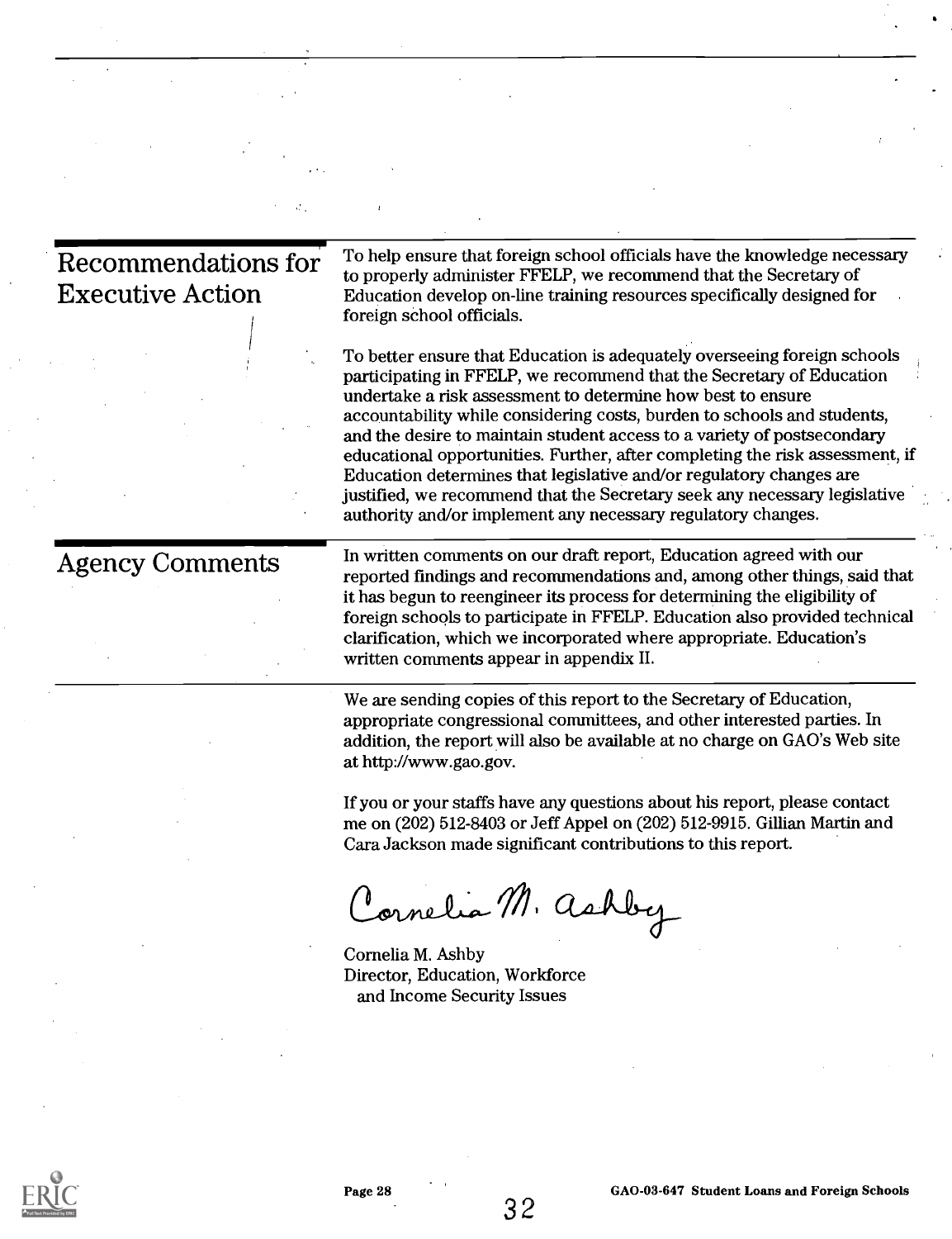#### List of Congressional Addressees

The Honorable Judd Gregg, Chairman The Honorable Edward M. Kennedy, Ranking Minority Member Committee on Health, Education, Labor and Pensions United States Senate

The Honorable Arlen Specter, Chairman The Honorable Tom Harkin, Ranking Minority Member Subcommittee on Labor, Health and Human Services, and Education Committee on Appropriations United States Senate

The Honorable Ralph Regula, Chairman The Honorable David Obey, Ranking Minority Member Subcommittee on Labor, Health and Human Services, and Education, and Related Agencies Committee on Appropriations House of Representatives

The Honorable John Boehner, Chairman The Honorable George Miller, Ranking Minority Member Committee on Education and the Workforce House of Representatives

The Honorable Jeff Sessions United States Senate

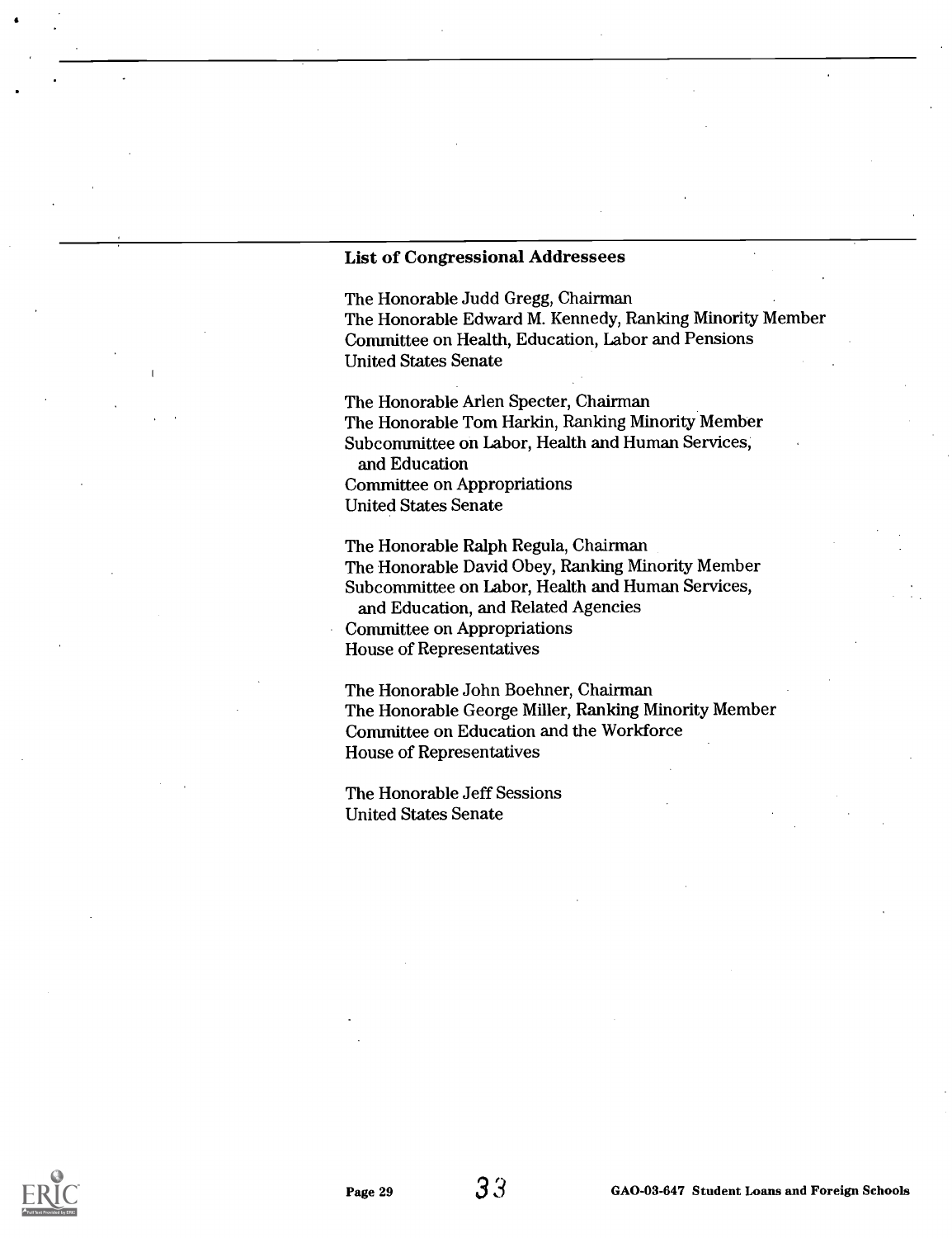## Appendix I: Characteristics of Foreign Schools Participating in FFELP, by Country

 $\mathcal{L}^{\mathcal{C}}$ 

| Country               | <b>Number of schools</b>                               | <b>FFELP loan volume</b><br>academic year 2000-01 | Number of students participating in<br><b>FFELP across schools</b> <sup>*</sup> |
|-----------------------|--------------------------------------------------------|---------------------------------------------------|---------------------------------------------------------------------------------|
| Australia             | 35                                                     | \$5,021,718                                       | 0 to 49                                                                         |
| Austria               | 2                                                      | \$122,872                                         | $0$ to 12                                                                       |
| Belgium               | $\epsilon_{\rm s}$<br>3                                | \$243,650                                         | 0 to 18                                                                         |
| Bulgaria              | 1                                                      | \$0                                               | 0                                                                               |
| Canada                | 108                                                    | \$15,825,894                                      | 0 to 356                                                                        |
| Chile                 | $\mathbf{1}$                                           | \$0                                               | 0                                                                               |
| China                 | 1                                                      | \$0                                               | 0                                                                               |
| Colombia              | $\mathbf{1}$                                           | \$0<br>à.                                         | 0                                                                               |
| <b>Costa Rica</b>     | 3                                                      | \$541,437                                         | 0 to 34                                                                         |
| <b>Czech Republic</b> | 6                                                      | \$424,969                                         | 0 to 12                                                                         |
| Denmark               | 4                                                      | \$65,000                                          | $0$ to $6$                                                                      |
| Dom. Republic         | 6                                                      | \$20,653,159                                      | 1 to 469                                                                        |
| Dominica              | 1                                                      | \$35,235,509                                      | 1776                                                                            |
| Egypt                 | 1                                                      | \$450,133                                         | 33                                                                              |
| England               | 182                                                    | \$25,405,722                                      | 0 to 191                                                                        |
| Finland               | 3                                                      | \$110,000                                         | $0$ to $5$                                                                      |
| France                | 13                                                     | \$1,234,416                                       | 0 to 82                                                                         |
| Grenada               | $\mathbf{1}$                                           | \$30,666,842                                      | 1528                                                                            |
| Hungary               | 5                                                      | \$3,035,655                                       | 3 to 92                                                                         |
| India                 | $\overline{\mathbf{c}}$<br>$\mathcal{L}_{\mathcal{A}}$ | \$354,125                                         | 1 to 21                                                                         |
| Ireland               | $\overline{9}$                                         | \$5,868,032                                       | 0 to 105                                                                        |
| <b>Israel</b>         | 12                                                     | \$7,176,498                                       | 0 to 214                                                                        |
| Italy                 | 5                                                      | \$820,092                                         | 1 to 23                                                                         |
| Japan                 | 3                                                      | \$67,598                                          | $0$ to $3$                                                                      |
| Korea                 | 1                                                      | \$29,000                                          |                                                                                 |
| Lebanon               | $\mathbf{1}$                                           | \$37,000                                          | 2                                                                               |
| Liechtenstein         | 1                                                      | \$16,500                                          | $\overline{\mathbf{c}}$                                                         |
| Mexico                | 11                                                     | \$27,003,357                                      | 0 to 1214                                                                       |
| Netherlands           | 12                                                     | \$1,249,679                                       | $0$ to 46                                                                       |
| N. Zealand            | 6                                                      | \$279,130                                         | $0$ to $8$                                                                      |
| Nicaragua             | 1                                                      | \$0                                               | $\mathbf 0$                                                                     |
| N. Ireland            | 2                                                      | \$222,165                                         | 7 to 10                                                                         |
| Norway                | 5                                                      | \$56,125                                          | 0 to 2                                                                          |
| Philippines           | 4                                                      | \$311,666                                         | 0 to 13                                                                         |
| Poland                | 8                                                      | \$5,429,140                                       | 0 to 106                                                                        |
| Scotland              | 14                                                     | \$4,183,953                                       | 0 to 90                                                                         |

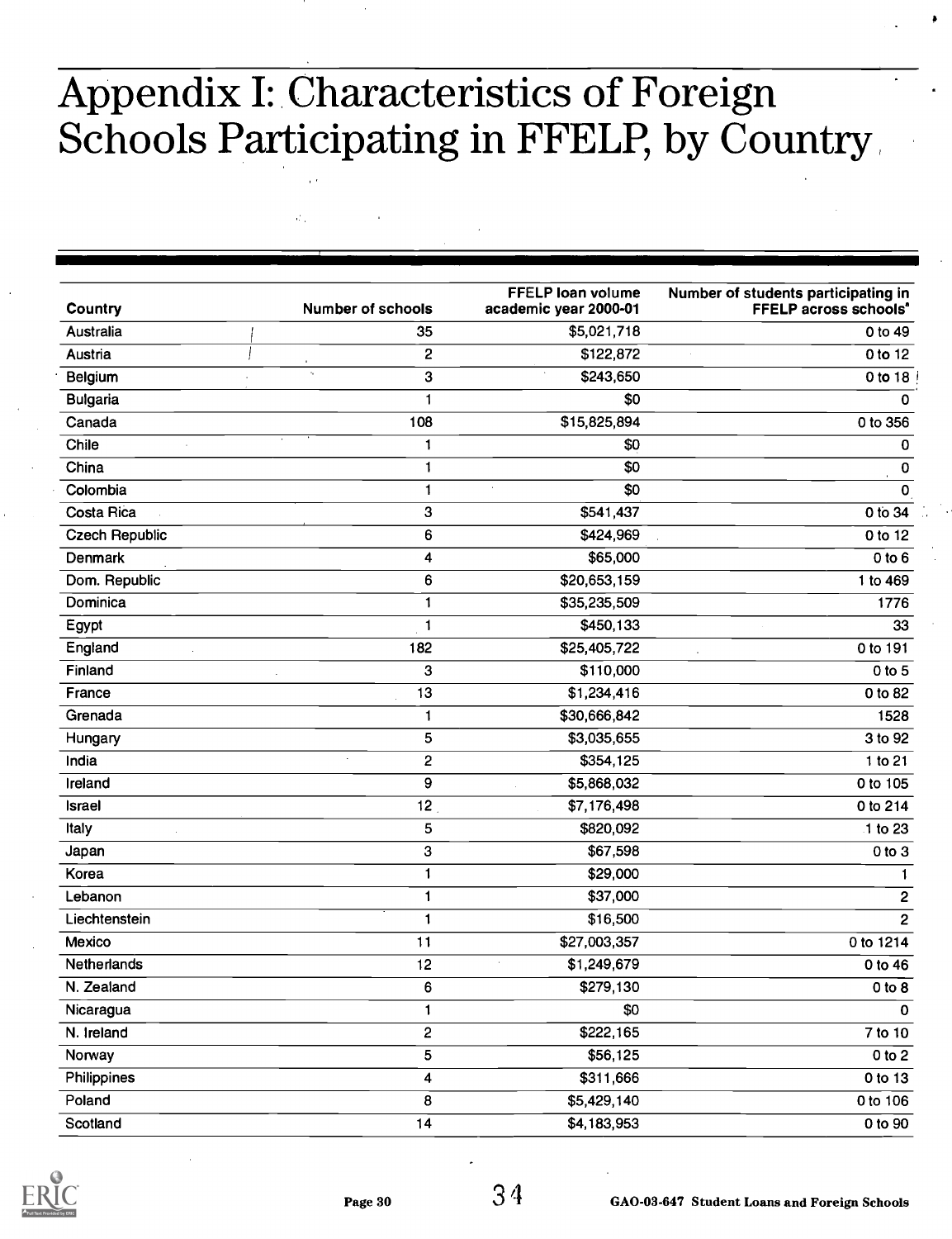#### Appendix I: Characteristics of Foreign Schools Participating in FFELP, by Country

| Country      |                             | <b>Number of schools</b> | <b>FFELP loan volume</b><br>academic year 2000-01 | Number of students participating in<br><b>FFELP across schools'</b> |
|--------------|-----------------------------|--------------------------|---------------------------------------------------|---------------------------------------------------------------------|
| S. Africa    |                             |                          | \$76,000                                          | 0 to $5$                                                            |
| Spain        |                             | 6                        | \$483,308                                         | 0 to 17                                                             |
| St. Kitts    |                             | 2                        | \$14,086,736                                      | 91 to 609                                                           |
| St. Maarten  | $\mathcal{L}_{\mathcal{A}}$ |                          | \$16,500,071                                      | 774                                                                 |
| Sweden       |                             | 5                        | \$152,800                                         | $0$ to $7$                                                          |
| Switzerland  |                             | 6                        | \$701,103                                         | 1 to 39                                                             |
| Vatican      |                             | 3                        | \$202,646                                         | 3 to 10                                                             |
| <b>Wales</b> |                             | 8                        | \$654,187                                         | 0 to 18                                                             |

Source: GAO analysis of FSA data.

°Foreign schools may be eligible to participate in FFELP but not enroll U.S. residents in a given year and thus report zero enrollments.



3 5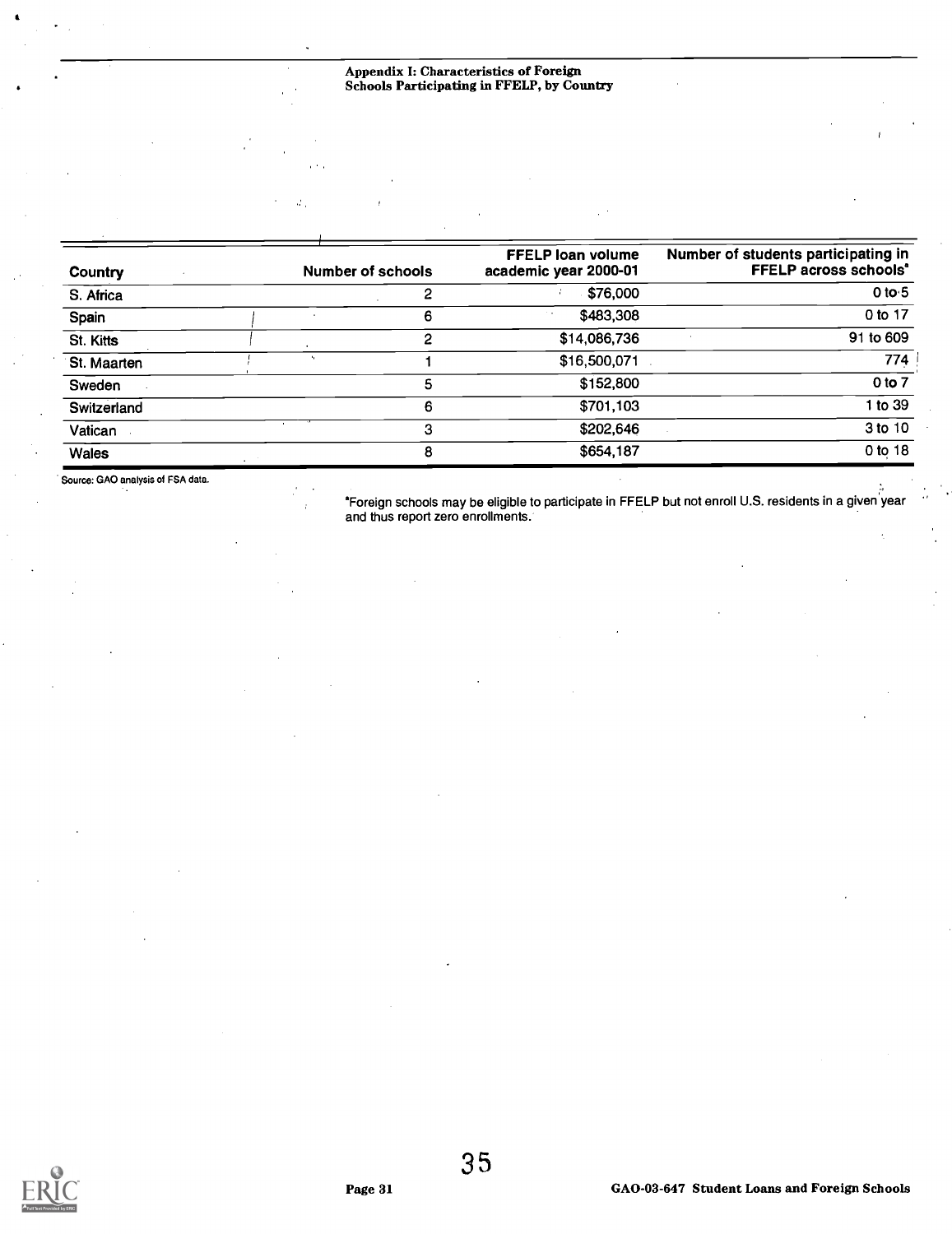# Appendix II: Comments from the Department of Education

| E<br>DERA<br><b>TUDENT AID</b><br>.<br>Wa Help Put America Through School                                                                                                                                                                                                                                                                                                                                                                                                                                                                                                                                                                                                               |
|-----------------------------------------------------------------------------------------------------------------------------------------------------------------------------------------------------------------------------------------------------------------------------------------------------------------------------------------------------------------------------------------------------------------------------------------------------------------------------------------------------------------------------------------------------------------------------------------------------------------------------------------------------------------------------------------|
| CHIEF OPERATING OFFICER                                                                                                                                                                                                                                                                                                                                                                                                                                                                                                                                                                                                                                                                 |
| July 22, 2003                                                                                                                                                                                                                                                                                                                                                                                                                                                                                                                                                                                                                                                                           |
| Ms. Cornelia M. Ashby<br>Director, Education, Workforce, and Income Security Issues<br>United States General Accounting Office<br>Washington, D.C. 20548                                                                                                                                                                                                                                                                                                                                                                                                                                                                                                                                |
| Dear Ms. Ashby:                                                                                                                                                                                                                                                                                                                                                                                                                                                                                                                                                                                                                                                                         |
| Thank you for the opportunity to respond to your draft audit report entitled, "Student"<br>Loans and Foreign Schools - Assessing Risks Could Help Education Reduce Program<br>Vulnerability" (GAO-03-647). I am responding on behalf of the Department of Education.                                                                                                                                                                                                                                                                                                                                                                                                                    |
| The Federal Student Aid programs (authorized by Title IV of the Higher Education Act of<br>1965) play an important part in assisting millions of Americans each year in attaining their<br>higher education goals. The integrity of these programs is a critical goal of the<br>Department. To do this, we must ensure that only eligible students attending eligible<br>schools with eligible programs receive federal student aid funds.                                                                                                                                                                                                                                              |
| As stated in your draft report, foreign schools offer unique educational opportunities for<br>Americans and help ensure that our students have a wide range of options in pursuing<br>postsecondary education. It is notcworthy that only 26,591 U.S. students received<br>\$255,940,029 in FFELP loans in fiscal year 2002 to attend postsecondary education<br>institutions located outside the U.S. It is also important to note that the average cohort<br>default rate for students that attended these institutions was only 2.6 percent in FY 2000 --<br>nearly half the rate for students that attend institutions in the U.S.                                                  |
| The Department takes its oversight role extremely seriously and has begun to reengineer its<br>process for determining the eligibility of foreign schools. The reengineered process will<br>rely on a more rigorous analysis of relevant student data pertinent to institutional<br>eligibility. Data on foreign schools will be a part of a new risk analysis system currently<br>under development. Until this system is available, we will continue to perform ad hoc<br>analyses of the data. We agree with your recommendations that we should enhance<br>training for our foreign school partners and undertake a risk assessment to measure costs,<br>burden, and access issues. |
|                                                                                                                                                                                                                                                                                                                                                                                                                                                                                                                                                                                                                                                                                         |
| 830 First Street, NE, Washington. D.C. 20202<br>1-800-4-FED-AID<br>www.studentaid.ed.gov                                                                                                                                                                                                                                                                                                                                                                                                                                                                                                                                                                                                |



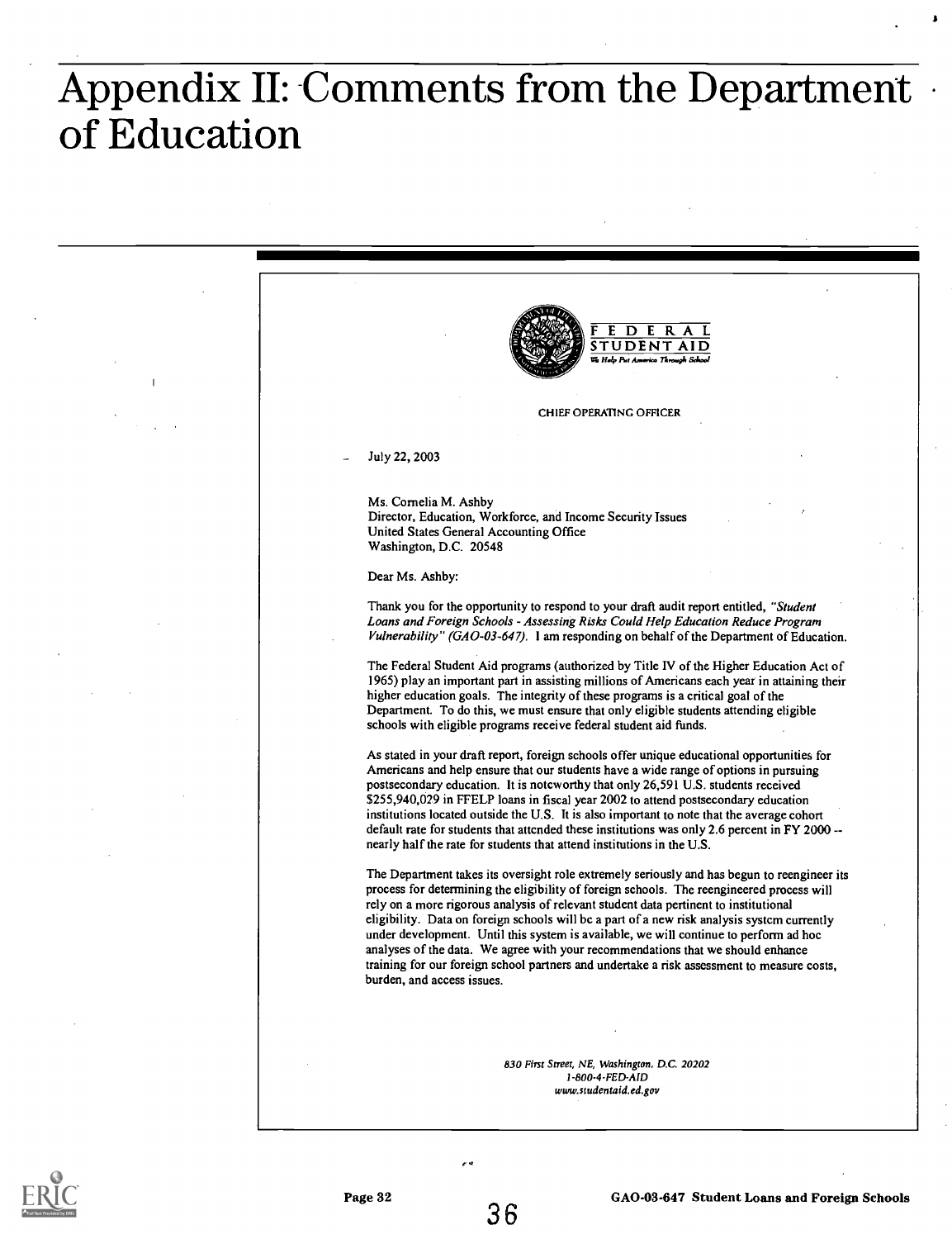Page 2 - Ms. Cornelia M. Ashby  $\subset$ Again, thank you for the opportunity to comment on the draft report. If you have any questions, please contact Ms. Kay Jacks at (202) 377-4288. Sincerely,  $80 - 1$ , 101' 10 .- Theresa S. Shaw

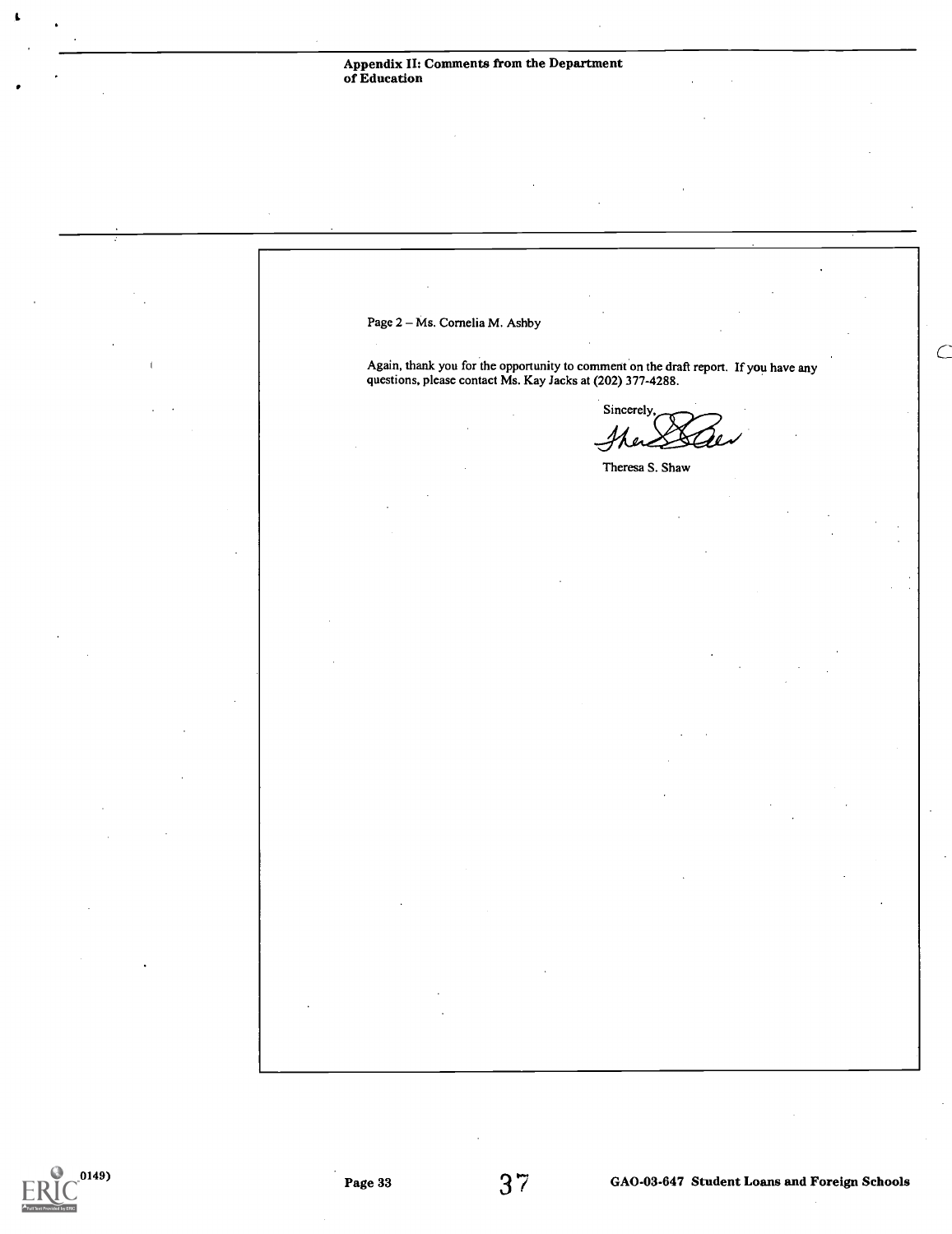| <b>GAO's Mission</b>                                              | The General Accounting Office, the audit, evaluation and investigative arm of<br>Congress, exists to support Congress in meeting its constitutional responsibilities<br>and to help improve the performance and accountability of the federal<br>government for the American people. GAO examines the use of public funds;<br>evaluates federal programs and policies; and provides analyses,<br>recommendations, and other assistance to help Congress make informed<br>oversight, policy, and funding decisions. GAO's commitment to good government<br>is reflected in its core values of accountability, integrity, and reliability. |  |  |  |
|-------------------------------------------------------------------|------------------------------------------------------------------------------------------------------------------------------------------------------------------------------------------------------------------------------------------------------------------------------------------------------------------------------------------------------------------------------------------------------------------------------------------------------------------------------------------------------------------------------------------------------------------------------------------------------------------------------------------|--|--|--|
| <b>Obtaining Copies of</b><br><b>GAO</b> Reports and<br>Testimony | The fastest and easiest way to obtain copies of GAO documents at no cost is<br>through the Internet. GAO's Web site (www.gao.gov) contains abstracts and full-<br>text files of current reports and testimony and an expanding archive of older<br>products. The Web site features a search engine to help you locate documents<br>using key words and phrases. You can print these documents in their entirety,<br>including charts and other graphics.                                                                                                                                                                                 |  |  |  |
|                                                                   | Each day, GAO issues a list of newly released reports, testimony, and<br>correspondence. GAO posts this list, known as "Today's Reports," on its Web site<br>daily. The list contains links to the full-text document files. To have GAO e-mail<br>this list to you every afternoon, go to www.gao.gov and select "Subscribe to e-mail<br>alerts" under the "Order GAO Products" heading.                                                                                                                                                                                                                                                |  |  |  |
| Order by Mail or Phone                                            | The first copy of each printed report is free. Additional copies are \$2 each. A<br>check or money order should be made out to the Superintendent of Documents.<br>GAO also accepts VISA and Mastercard. Orders for 100 or more copies mailed to a<br>single address are discounted 25 percent. Orders should be sent to:                                                                                                                                                                                                                                                                                                                |  |  |  |
|                                                                   | U.S. General Accounting Office<br>441 G Street NW, Room LM<br>Washington, D.C. 20548                                                                                                                                                                                                                                                                                                                                                                                                                                                                                                                                                     |  |  |  |
|                                                                   | To order by Phone:<br>Voice:<br>$(202)$ 512-6000<br>TDD:<br>$(202)$ 512-2537<br>$(202) 512 - 6061$<br>Fax:                                                                                                                                                                                                                                                                                                                                                                                                                                                                                                                               |  |  |  |
| To Report Fraud,                                                  | Contact:                                                                                                                                                                                                                                                                                                                                                                                                                                                                                                                                                                                                                                 |  |  |  |
| Waste, and Abuse in<br><b>Federal Programs</b>                    | Web site: www.gao.gov/fraudnet/fraudnet.htm<br>E-mail: fraudnet@gao.gov<br>Automated answering system: (800) 424-5454 or (202) 512-7470                                                                                                                                                                                                                                                                                                                                                                                                                                                                                                  |  |  |  |
| <b>Public Affairs</b>                                             | Jeff Nelligan, Managing Director, NelliganJ@gao.gov (202) 512-4800<br>U.S. General Accounting Office, 441 G Street NW, Room 7149<br>Washington, D.C. 20548                                                                                                                                                                                                                                                                                                                                                                                                                                                                               |  |  |  |
|                                                                   | 38                                                                                                                                                                                                                                                                                                                                                                                                                                                                                                                                                                                                                                       |  |  |  |

ŧ. p

ă

# $ERIC$

 $\mathcal{L}$